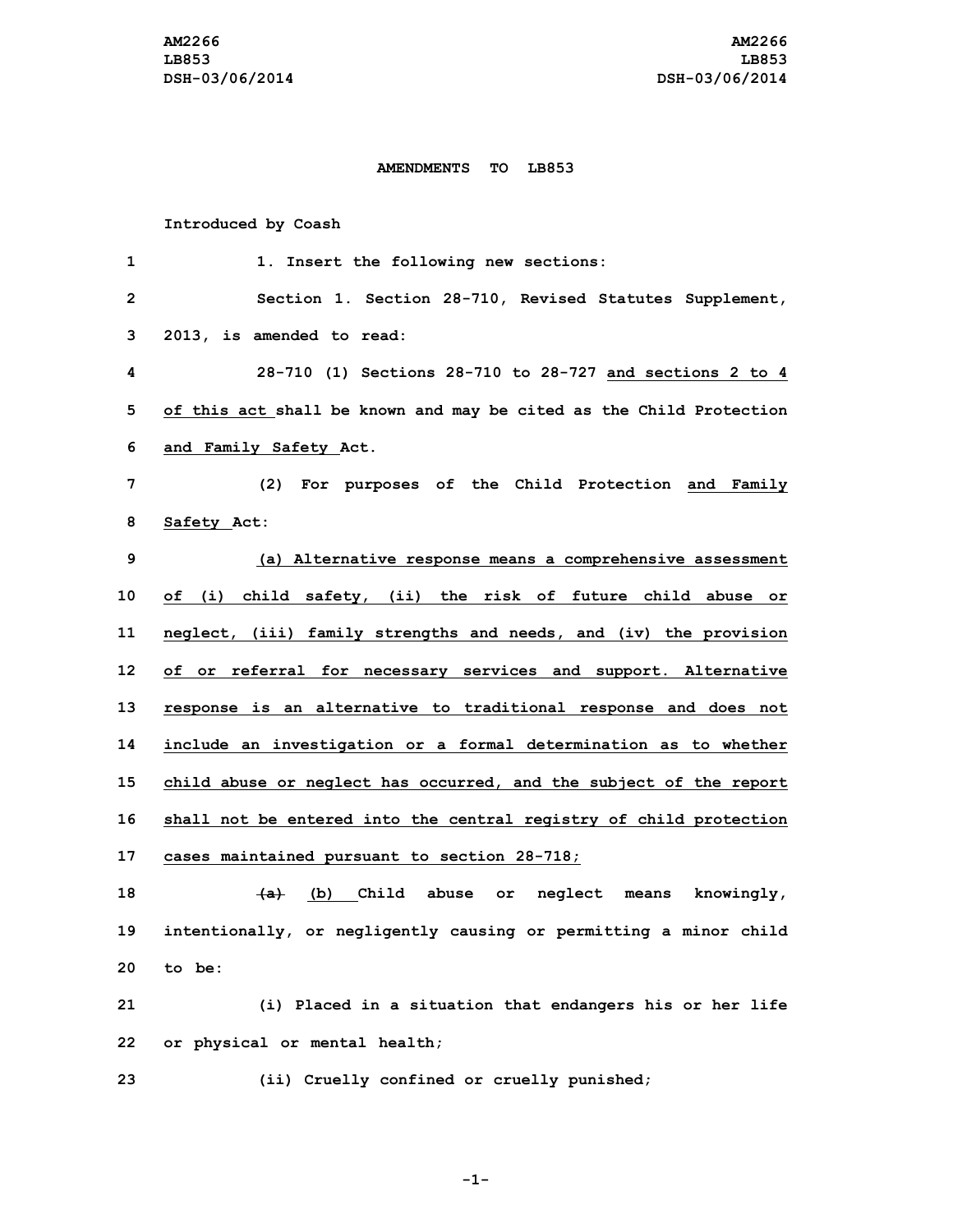**1 (iii) Deprived of necessary food, clothing, shelter, or 2 care;**

**3 (iv) Left unattended in <sup>a</sup> motor vehicle if such minor 4 child is six years of age or younger;**

**5 (v) Sexually abused; or**

 **(vi) Sexually exploited by allowing, encouraging, or forcing such person to solicit for or engage in prostitution, debauchery, public indecency, or obscene or pornographic photography, films, or depictions;**

 **(c) Comprehensive assessment means an analysis of child safety, risk of future child abuse or neglect, and family strengths and needs on <sup>a</sup> report of child abuse or neglect. Comprehensive assessment does not include a determination as to whether the child abuse or neglect occurred but does determine the need for services and support to address the safety of children and the risk of future abuse or neglect;**

**17 (b) (d) Department means the Department of Health and 18 Human Services;**

 **(e) Investigation means fact gathering related to the current safety of <sup>a</sup> child and the risk of future child abuse or neglect that determines whether child abuse or neglect has occurred and whether child protective services are needed;**

 **(c) (f) Law enforcement agency means the police department or town marshal in incorporated municipalities, the office of the sheriff in unincorporated areas, and the Nebraska State Patrol;**

**27 (d) (g) Out-of-home child abuse or neglect means child**

**-2-**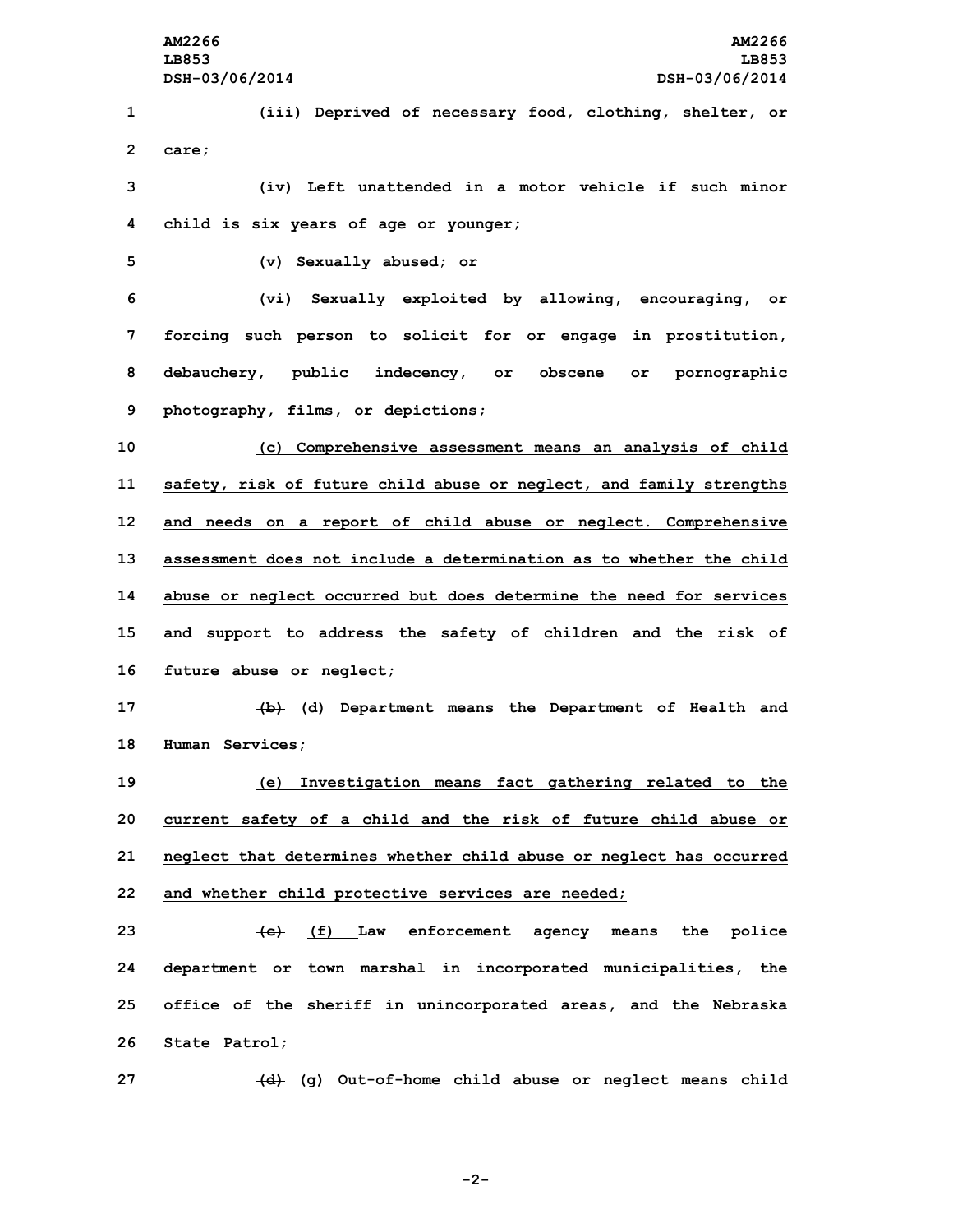**abuse or neglect occurring in day care homes, foster homes, day care centers, residential child-caring agencies as defined in section 71-1926, and other child care facilities or institutions; 4 and**

 **(h) Review, Evaluate, and Decide Team means an internal team of staff within the department and shall include no fewer than two supervisors or administrators and two staff members knowledgeable on the policies and practices of the department, including, but not limited to, the structured review process. County attorneys, child advocacy centers, or law enforcement may attend team reviews upon request of <sup>a</sup> party;**

 **(i) Traditional response means an investigation by law enforcement or the department pursuant to section 28-713 which requires <sup>a</sup> formal determination of whether child abuse or neglect has occurred; and**

**16 (e) (j) Subject of the report of child abuse or neglect 17 means the person or persons identified in the report as responsible 18 for the child abuse or neglect.**

 **Sec. 2. (1) The Legislature declares that the public policy of the State of Nebraska is to protect children whose health or welfare may be jeopardized by abuse or neglect. The Legislature recognizes that most families want to keep their children safe, but circumstances or conditions sometimes interfere with their ability to do so. Families and children are best served by interventions that engage their protective capacities and address immediate safety concerns and ongoing risks of child abuse or neglect. In furtherance of this public policy and the family**

**-3-**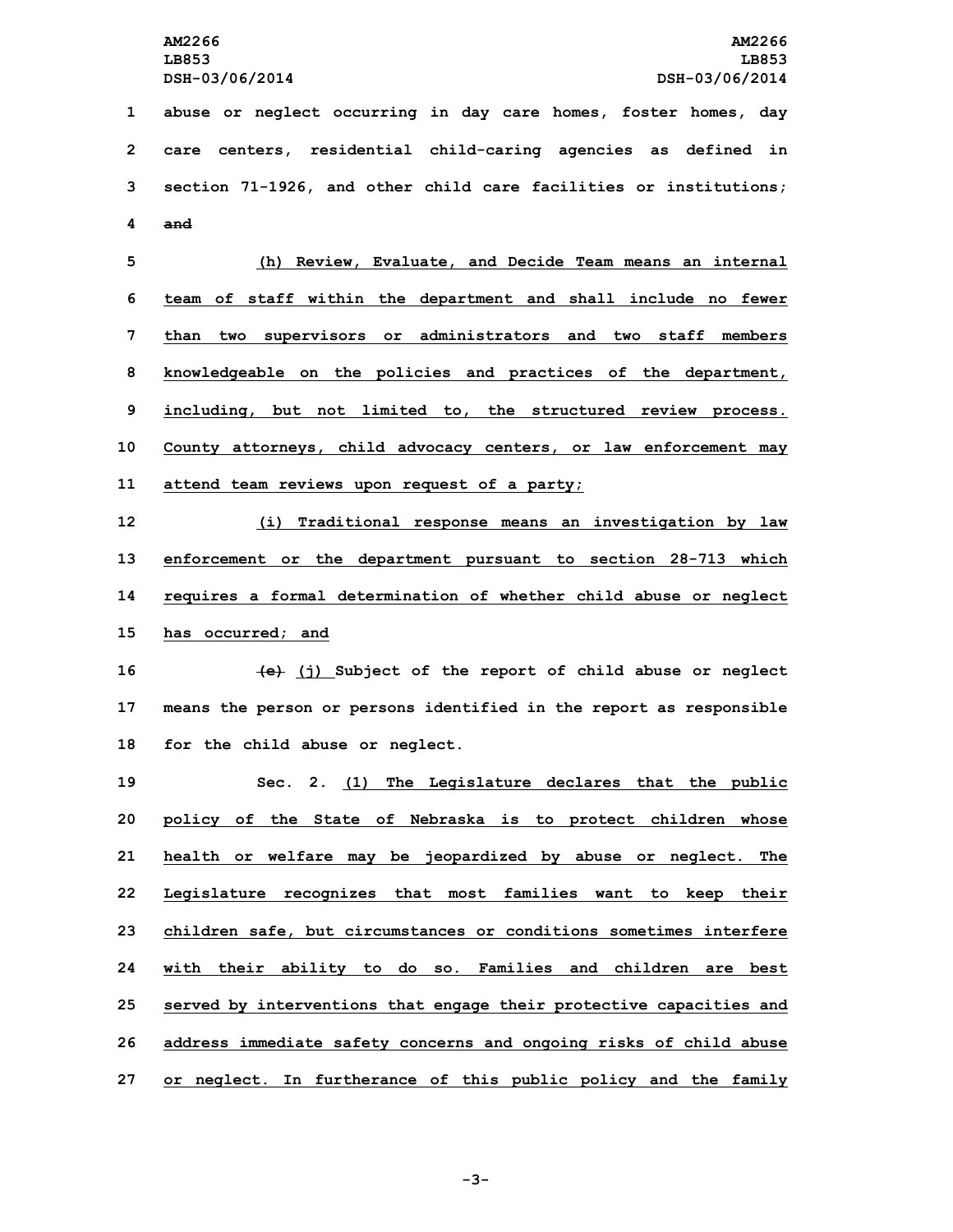**AM2266 AM2266 LB853 LB853 DSH-03/06/2014 DSH-03/06/2014 policy and principles set forth in sections 43-532 and 43-533, it is the intent of the Legislature to strengthen the family and make the home, school, and community safe for children by promoting responsible child care in all settings and to provide, when necessary, <sup>a</sup> safe temporary or permanent home environment for abused or neglected children.**

 **(2) In addition, it is the policy of this state to: Require the reporting of child abuse or neglect in home, school, and community settings; provide for alternative response to reports as permitted by rules and regulations of the department; provide for traditional response to reports as required by rules and regulations of the department; and provide protective and supportive services designed to preserve and strengthen the family in appropriate cases.**

 **Sec. 3. (1) The department, in consultation with the Nebraska Children's Commission, shall develop an alternative response implementation plan in accordance with sections 2 to 4 of this act. The alternative response implementation shall include the provision of concrete supports and voluntary services, including, but not limited to: Meeting basic needs, including food and clothing assistance; housing assistance; transportation assistance; child care assistance; and mental health and substance abuse services. When the alternative response implementation plan has been developed, the department may begin using alternative response in up to five alternative response demonstration project locations that are designated by the department. The department shall provide <sup>a</sup> report of an evaluation on the status of**

**-4-**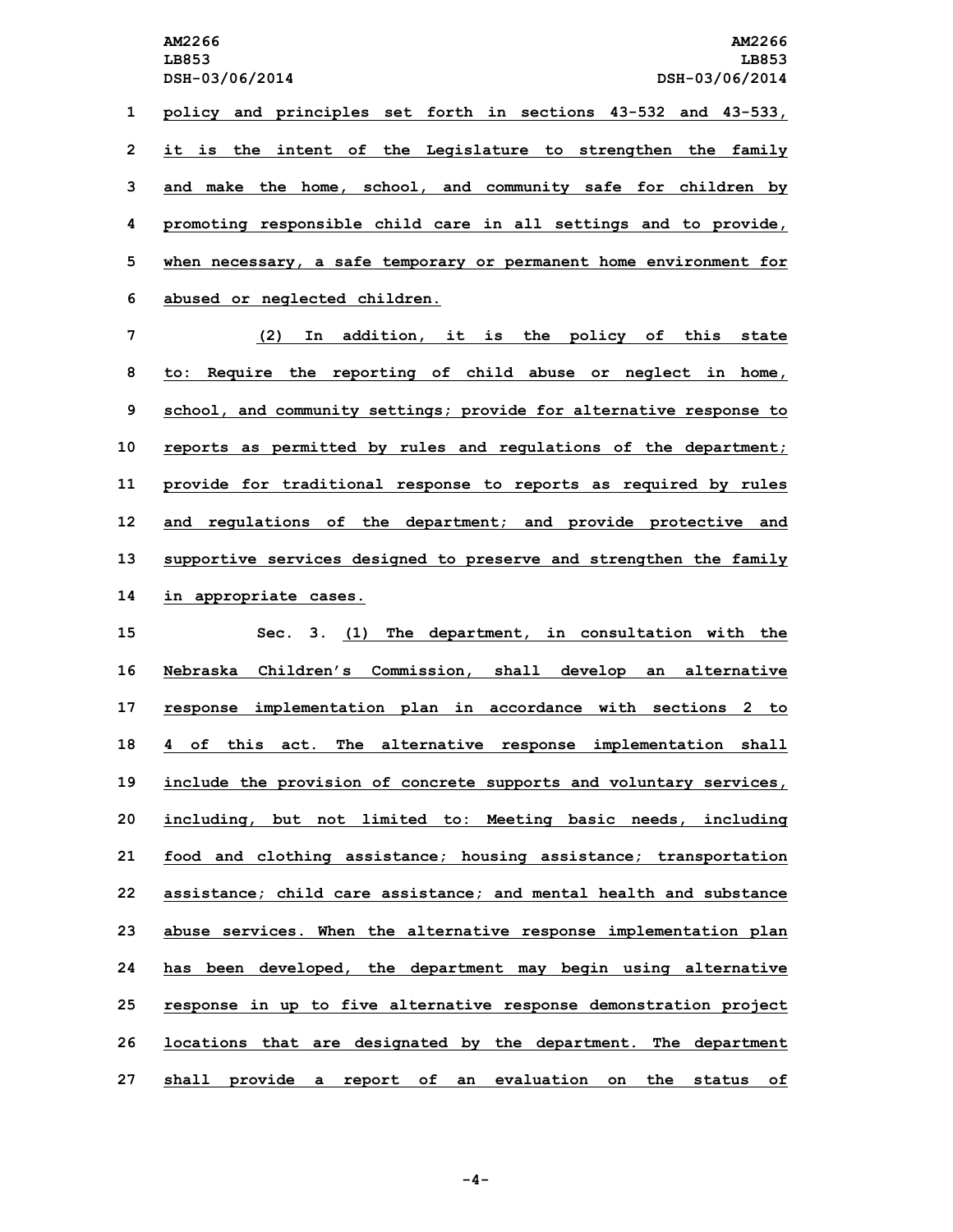**alternative response implementation pursuant to subsection (2) of this section to the Legislature and the commission by November 15, 2015. The commission shall provide feedback on the report to the department before December 15, 2015. The department may begin using alternative response in up to five additional alternative response demonstration project locations on or after January 1, 2016. The department shall provide <sup>a</sup> report of another evaluation done pursuant to subsection (2) of this section to the commission and electronically to the Legislature by November 15, 2016. The department may continue using alternative response until July 1, 2017. Continued use of alternative response thereafter shall require approval of the Legislature. For purposes of this section, demonstration project location means any geographic region, including, but not limited to, <sup>a</sup> city, <sup>a</sup> township, <sup>a</sup> village, <sup>a</sup> county, <sup>a</sup> group of counties, or <sup>a</sup> group of counties and cities, townships, or villages. (2) The department shall contract with an independent entity to evaluate the alternative response demonstration projects. The evaluation shall include, but is not limited to: (a) The screening process used to determine which cases shall be assigned to alternative response; (b) The number and proportion of repeat child abuse and neglect allegations within <sup>a</sup> specified period of time following initial intake;**

**25 (c) The number and proportion of substantiated child 26 abuse and neglect allegations within <sup>a</sup> specified period of time 27 following initial intake;**

**-5-**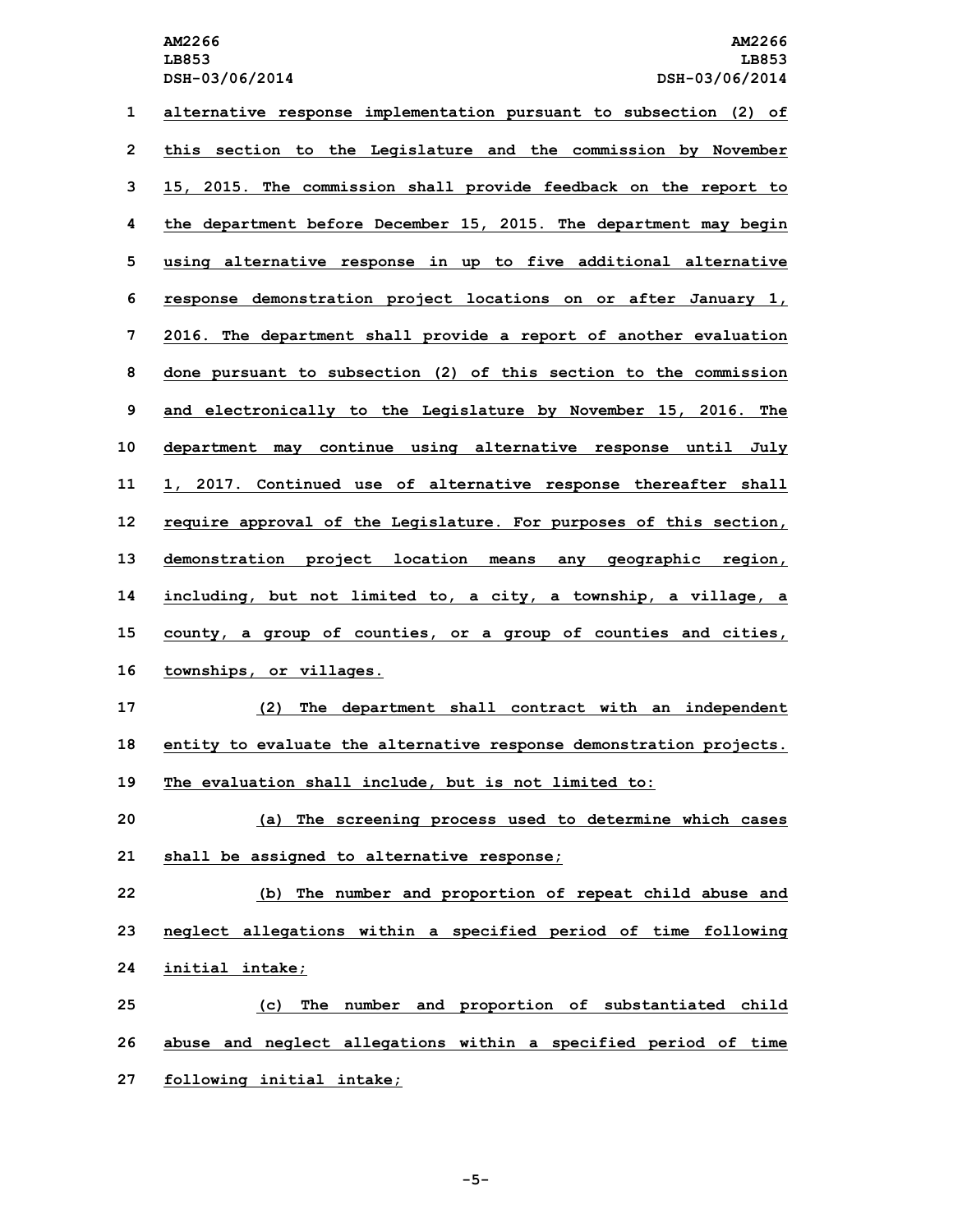**AM2266 AM2266 LB853 LB853 DSH-03/06/2014 DSH-03/06/2014 (d) The number and proportion of families with any child entering out-of-home care within <sup>a</sup> specified period of time following initial intake; (e) Changes in child and family well-being in the domains of behavioral and emotional functioning and physical health and development as measured by <sup>a</sup> standardized assessment instrument to be selected by the department; (f) The number and proportion of families assigned to the alternative response track who are reassigned to <sup>a</sup> traditional response; and (g) <sup>A</sup> cost analysis that will examine, at <sup>a</sup> minimum, the costs of the key elements of services received. (3) The department shall provide to the Nebraska Children's Commission regular updates on: (a) The alternative response implementation plan, including the development of the alternative response interview protocols of children; (b) The status of alternative response implementation; (c) Inclusion of child welfare stakeholders, service providers, and other community partners, including families, for feedback and recommendations on the alternative response implementation plan; (d) Any findings or recommendations made by the independent evaluator, including costs; (e) Any alternative response programmatic modifications; 26 and (f) The status of the adoption and promulgation of rules**

**-6-**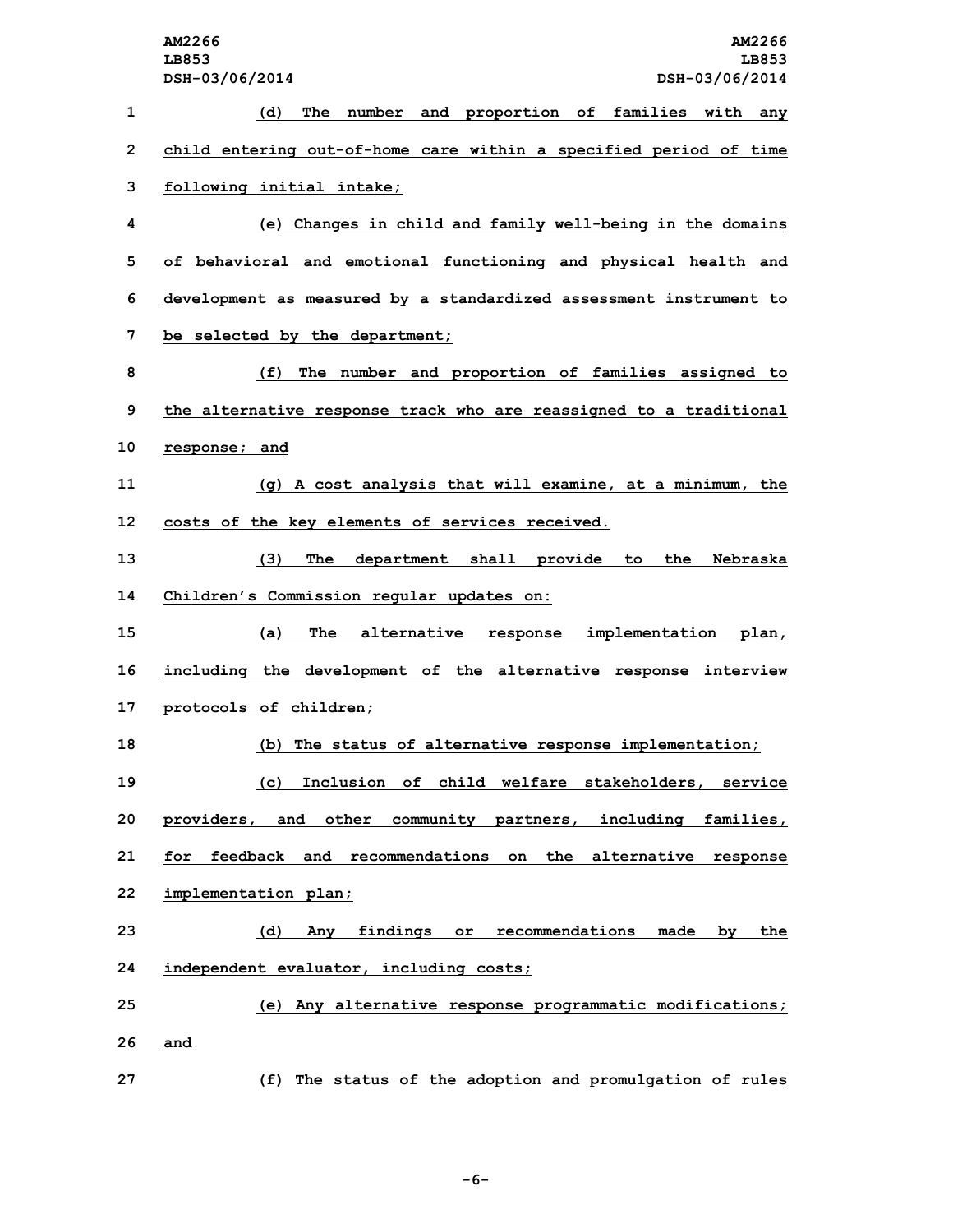**1 and regulations.**

| $\overline{2}$ | The department shall adopt and promulgate rules<br>(4)              |
|----------------|---------------------------------------------------------------------|
| 3              | and regulations to carry out the provisions of this legislative     |
| 4              | bill. Such rules and regulations shall include, but not be          |
| 5              | limited to, provisions on the transfer of cases from alternative    |
| 6              | response to traditional response; notice to families subject        |
| 7              | to a comprehensive assessment and served through alternative        |
| 8              | response of the alternative response process and their rights,      |
| 9              | including the opportunity to challenge agency determinations; the   |
| 10             | provision of services through alternative response; the collection, |
| 11             | sharing, and reporting of data; and the alternative response        |
| 12             | ineligibility criteria. Whenever the department proposes to change  |
| 13             | the alternative response ineligibility criteria, public notice of   |
| 14             | the changes shall be given. Public notice and time for public       |
| 15             | comment shall be provided by the department publishing the proposed |
| 16             | changes on its web site at least sixty days prior to the public     |
| 17             | hearing on such regulation changes. The department shall provide    |
| 18             | a copy of the proposed rules and regulations to the Nebraska        |
| 19             | Children's Commission no later than October 1, 2014.                |
| 20             | Sec. 4. (1) This section applies to alternative response            |
| 21             | demonstration projects designated under section 3 of this act.      |
| 22             | (2) The Review, Evaluate, and Decide Team shall convene             |
| 23             | to review intakes that are not immediately assigned to traditional  |
| 24             | response based on the criteria, provide critical analysis of the    |
| 25             | information, and determine assignment for alternative response or   |
|                |                                                                     |

**26 traditional response. The team shall utilize consistent criteria**

**27 to review the severity of the allegation of abuse or neglect,**

**-7-**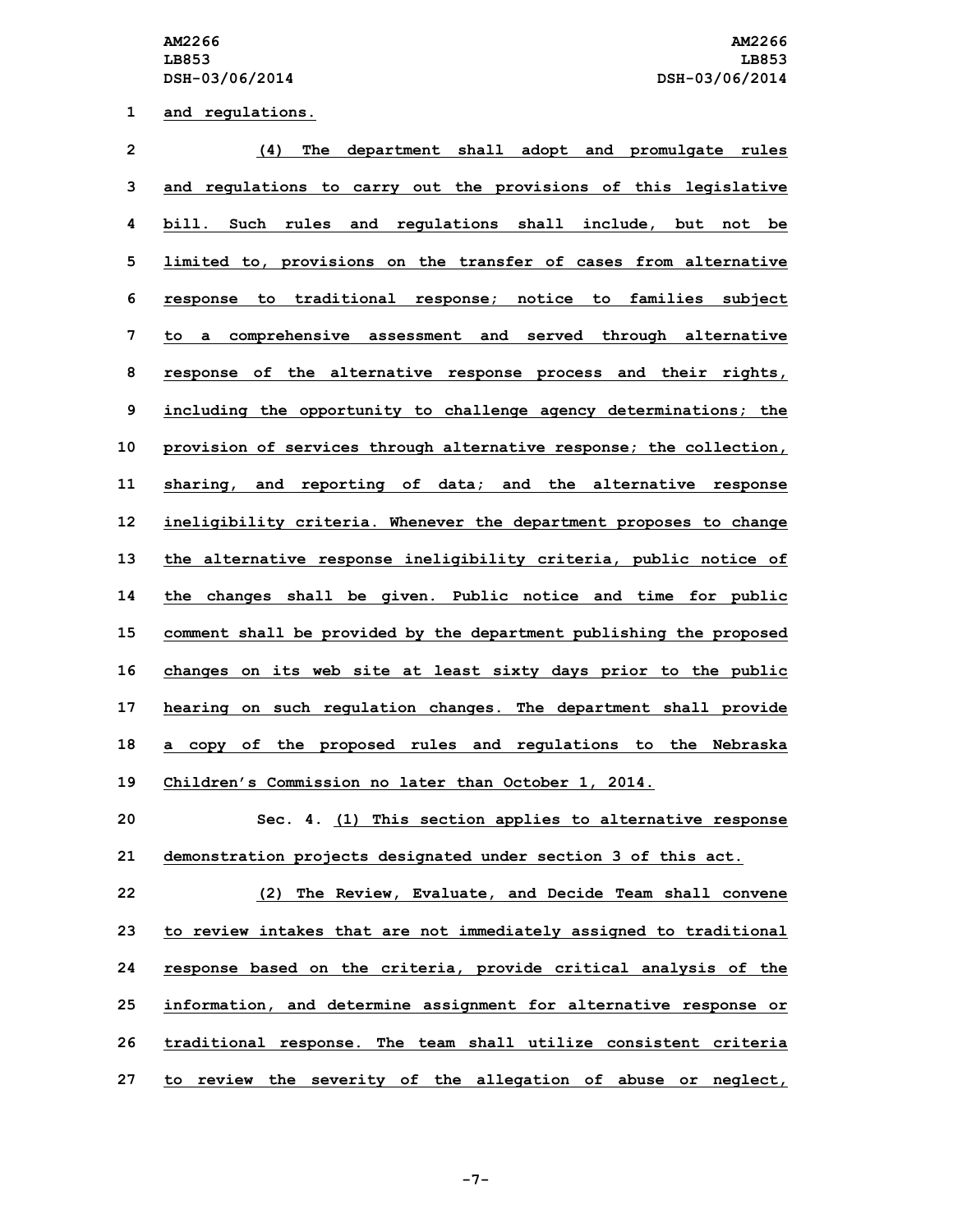**LB853 LB853**

 **access to the perpetrator, vulnerability of the child, family history including previous reports, parental cooperation, parental or caretaker protective factors, and other information as deemed necessary. At the conclusion of the review, the intake shall be assigned to either traditional response or alternative response. Decisions shall be made by consensus. If the team cannot come to consensus the intake will be assigned for <sup>a</sup> traditional response.**

 **(3) In the case of an alternative response, the department shall complete <sup>a</sup> comprehensive assessment. The department shall transfer the case being given alternative response to traditional response if the department determines that <sup>a</sup> child is unsafe. Upon completion of the comprehensive assessment, if it is determined that the child is safe, participation in services offered to the family receiving an alternative response is voluntary, the case shall not be transferred to traditional response based upon the family's failure to enroll or participate in such services, and the subject of the report shall not be entered into the central registry of child protection cases maintained pursuant to section 28-718.**

 **(4) The department shall, by the next working day after receipt of <sup>a</sup> report of child abuse and neglect, enter into the tracking system of child protection cases maintained pursuant to section 28-715 all reports of child abuse or neglect received under this section that are opened for alternative response and any action taken.**

**26 (5) The department shall make available to the 27 appropriate investigating law enforcement agency and the county**

**-8-**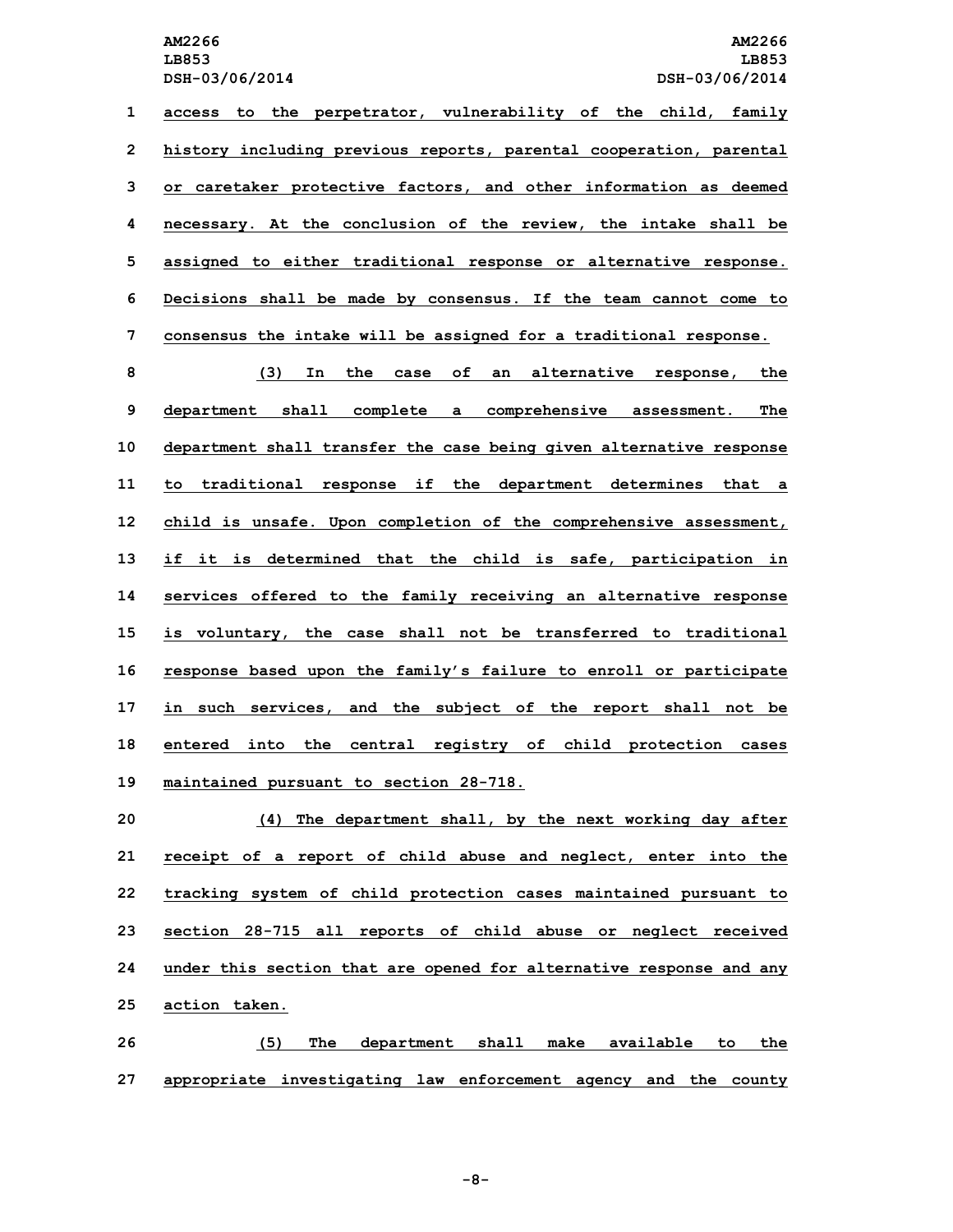**attorney <sup>a</sup> copy of all reports relative to <sup>a</sup> case of suspected child abuse or neglect. Aggregate, non-identifying reports of child abuse or neglect receiving an alternative response shall be made available quarterly to requesting agencies outside the department. Such alternative response data shall include, but not be limited to, the nature of the initial child abuse or neglect report, the nature of services offered, the location of the cases, the number of cases per month, and the number of alternative response cases that were transferred to traditional response. No other agency or individual except the Office of the Inspector General of Nebraska Child Welfare, the Public Counsel, law enforcement, and county attorneys shall be provided specific, identifying reports of child abuse or neglect being given alternative response. The Office of the Inspector General of Nebraska Child Welfare shall have access to all reports relative to cases of suspected child abuse or neglect subject to traditional response and those subject to alternative response. The department and the office shall develop procedures allowing for the Inspector General's review of cases subject to alternative response. The Inspector General shall include in the report pursuant to section 43-4331 <sup>a</sup> summary of all cases reviewed pursuant to this subsection. Sec. 5. Section 28-713, Reissue Revised Statutes of Nebraska, is amended to read:**

**24 28-713 Upon Unless an intake is assigned to alternative 25 response, upon the receipt of <sup>a</sup> call reporting child abuse and 26 neglect as required by section 28-711:**

**27 (1) It is the duty of the law enforcement agency to**

**-9-**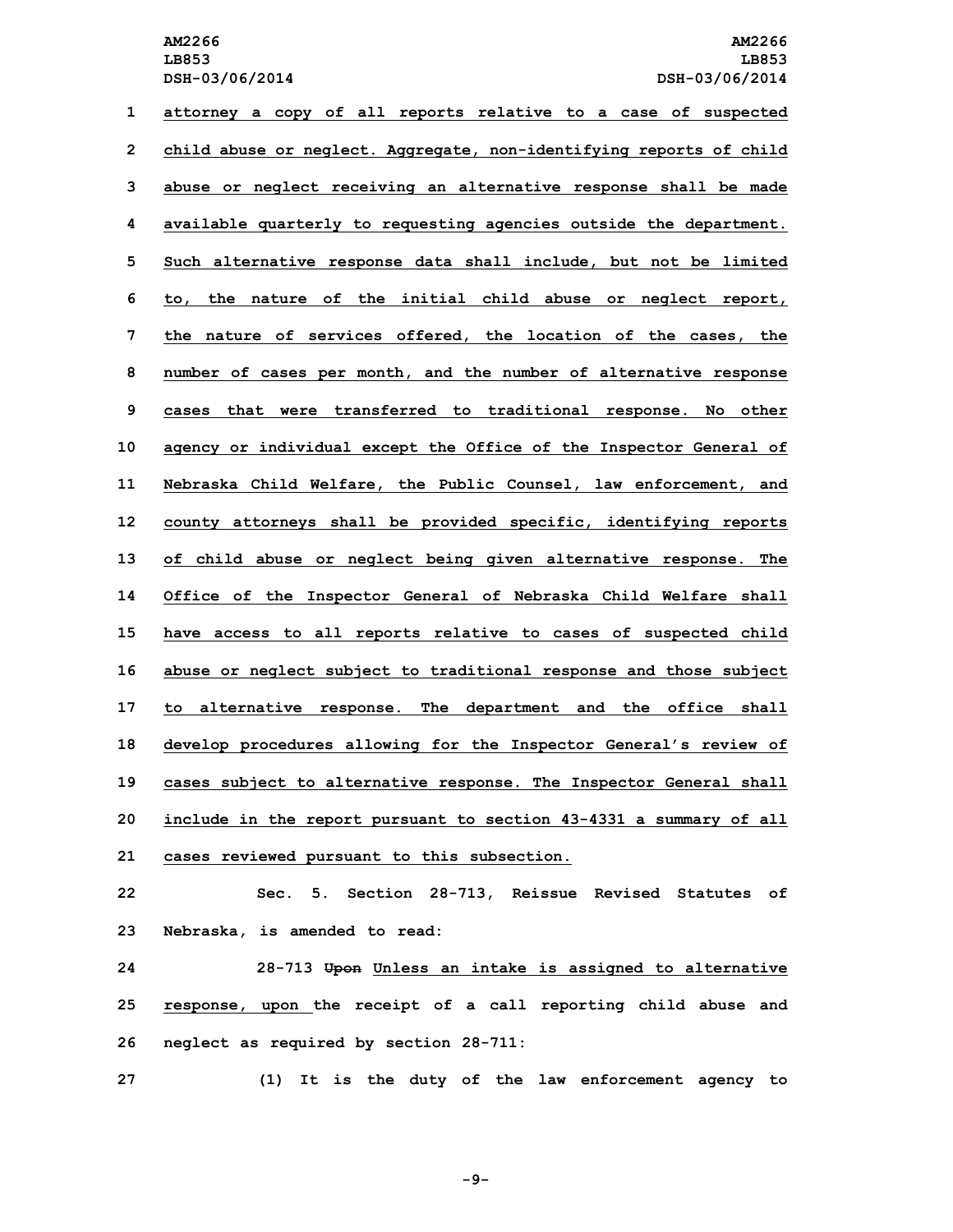**investigate the report, to take immediate steps to protect the child, and to institute legal proceedings if appropriate. In situations of alleged out-of-home child abuse or neglect if the person or persons to be notified have not already been notified and the person to be notified is not the subject of the report of child abuse or neglect, the law enforcement agency shall immediately notify the person or persons having custody of each child who has allegedly been abused or neglected that such report of alleged child abuse or neglect has been made and shall provide such person or persons with information of the nature of the alleged child abuse or neglect. The law enforcement agency may request assistance from the department during the investigation and shall, by the next working day, notify either the hotline or the department of receipt of the report, including whether or not an investigation is being undertaken by the law enforcement agency. <sup>A</sup> copy of all reports, whether or not an investigation is being undertaken, shall be provided to the department;**

 **(2) In situations of alleged out-of-home child abuse or neglect if the person or persons to be notified have not already been notified and the person to be notified is not the subject of the report of child abuse or neglect, the department shall immediately notify the person or persons having custody of each child who has allegedly been abused or neglected that such report of alleged child abuse or neglect has been made and shall provide such person or persons with information of the nature of the alleged child abuse or neglect and any other information that the department deems necessary. The department shall investigate for**

**-10-**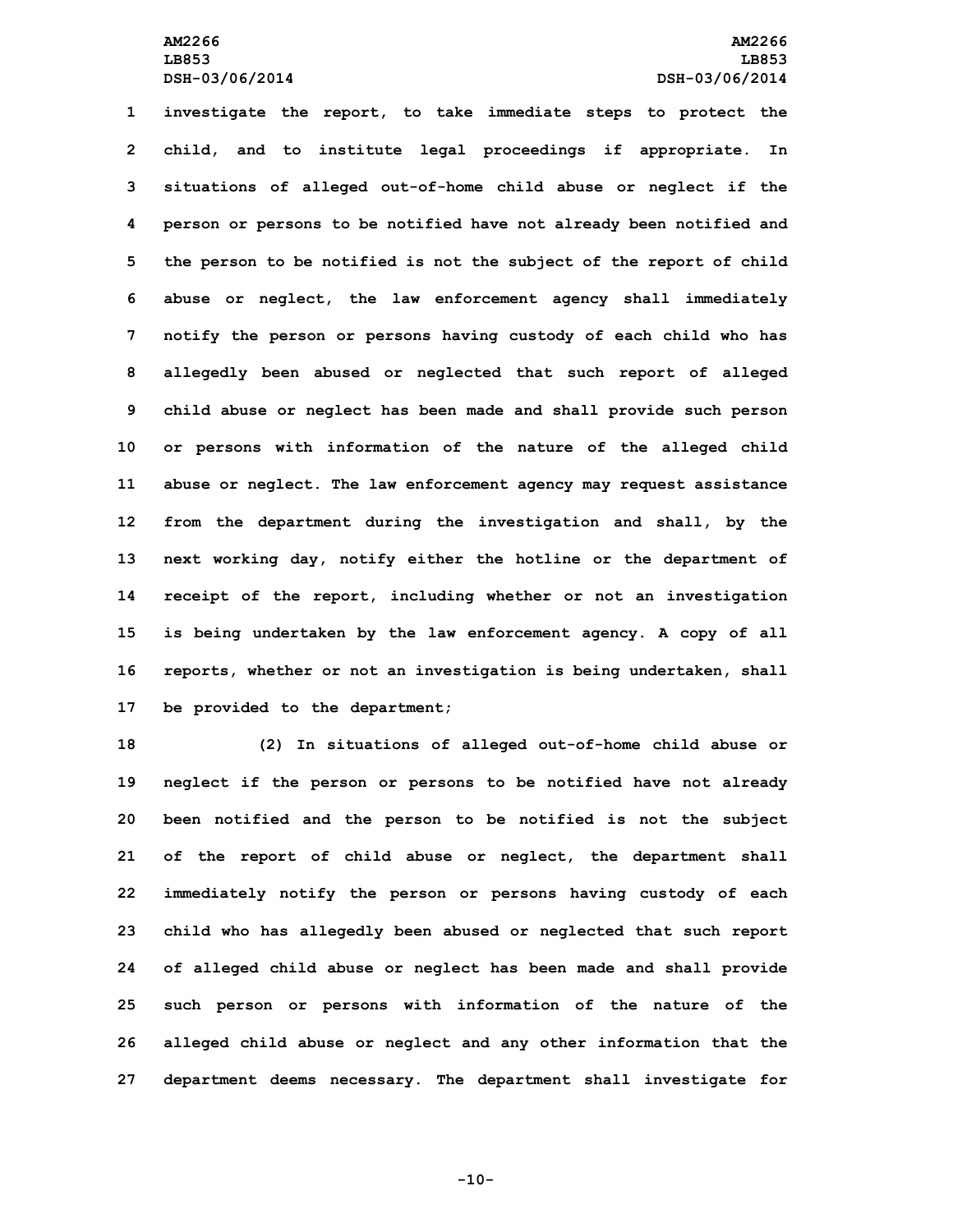**the purpose of assessing each report of child abuse or neglect to determine the risk of harm to the child involved. The department shall also provide such social services as are necessary and appropriate under the circumstances to protect and assist the child and to preserve the family;**

**6 (3) The department may make <sup>a</sup> request for further 7 assistance from the appropriate law enforcement agency or take 8 such legal action as may be appropriate under the circumstances;**

 **(4) The department shall, by the next working day after receiving <sup>a</sup> report of child abuse or neglect under subdivision (1) of this section, make <sup>a</sup> written report or <sup>a</sup> summary on forms provided by the department to the proper law enforcement agency in the county and enter in the tracking system of child protection cases maintained pursuant to section 28-715 all reports of child abuse or neglect opened for investigation and any action taken; and (5) The department shall, upon request, make available to the appropriate investigating law enforcement agency and the county attorney <sup>a</sup> copy of all reports relative to <sup>a</sup> case of suspected child abuse or neglect.**

**20 Sec. 6. Section 28-713.01, Revised Statutes Cumulative 21 Supplement, 2012, is amended to read:**

**22 28-713.01 (1) Upon completion of the investigation 23 pursuant to section 28-713:**

 **(a) In situations of alleged out-of-home child abuse or neglect, the person or persons having custody of the allegedly abused or neglected child or children shall be given written notice of the results of the investigation and any other information the**

**-11-**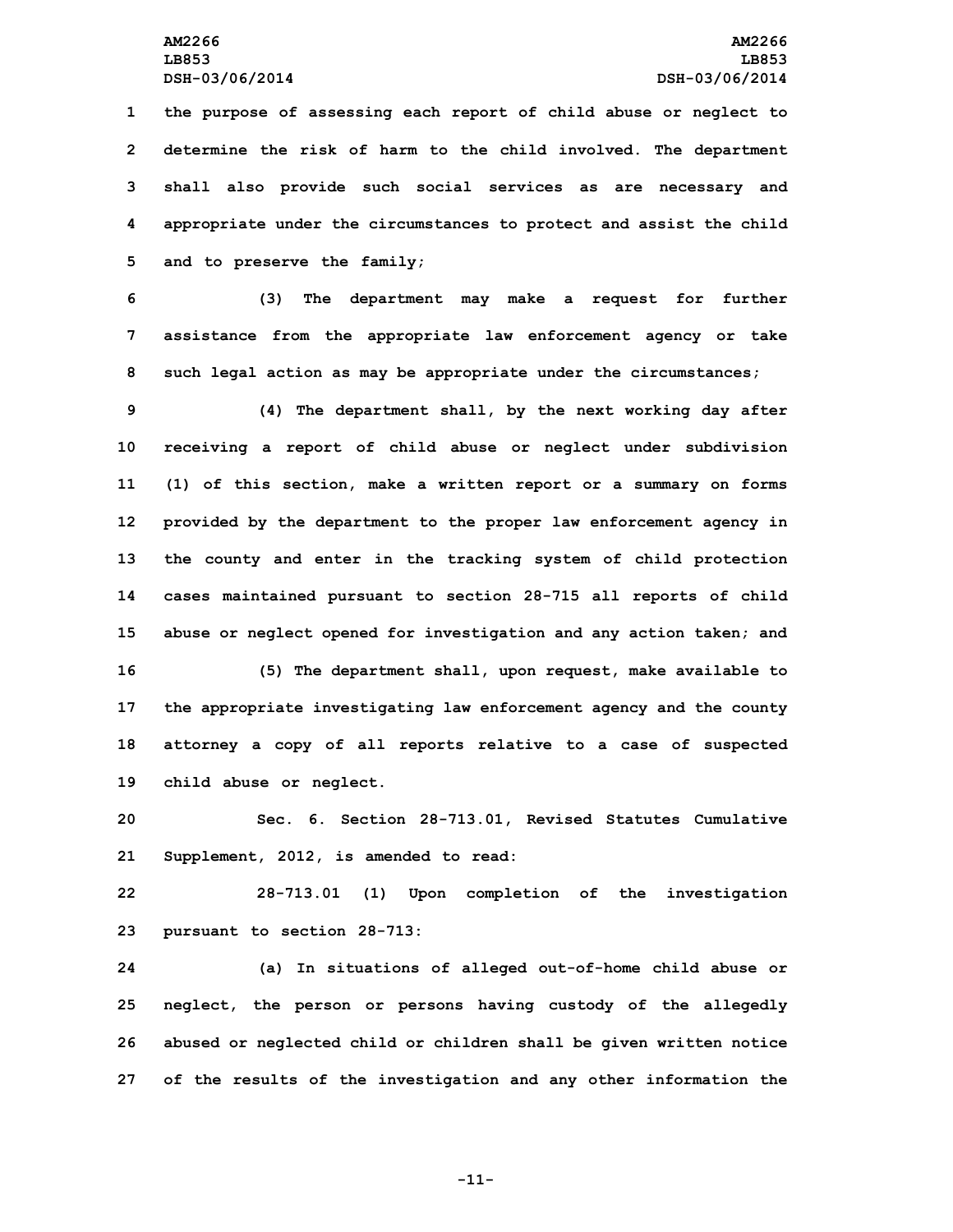**1 law enforcement agency or department deems necessary. Such notice 2 and information shall be sent by first-class mail; and**

 **(b) The subject of the report of child abuse or neglect shall be given written notice of the determination of the case and whether the subject of the report of child abuse or neglect will be entered into the central register registry of child protection cases maintained pursuant to section 28-718 under the criteria provided in section 28-720.**

 **(2) If the subject of the report will be entered into the central register, registry, the notice to the subject shall be sent by certified mail with return receipt requested or first-class mail to the last-known address of the subject of the report of child abuse or neglect and shall include:**

**14 (a) The nature of the report;**

**15 (b) The classification of the report under section 16 28-720; and**

 **(c) Notification of the right of the subject of the report of child abuse or neglect to request the department to amend or expunge identifying information from the report or to remove the substantiated report from the central register registry in accordance with section 28-723.**

**22 (3) If the subject of the report will not be entered into 23 the central register, registry, the notice to the subject shall be 24 sent by first-class mail and shall include:**

**25 (a) The nature of the report; and**

**26 (b) The classification of the report under section 27 28-720.**

**-12-**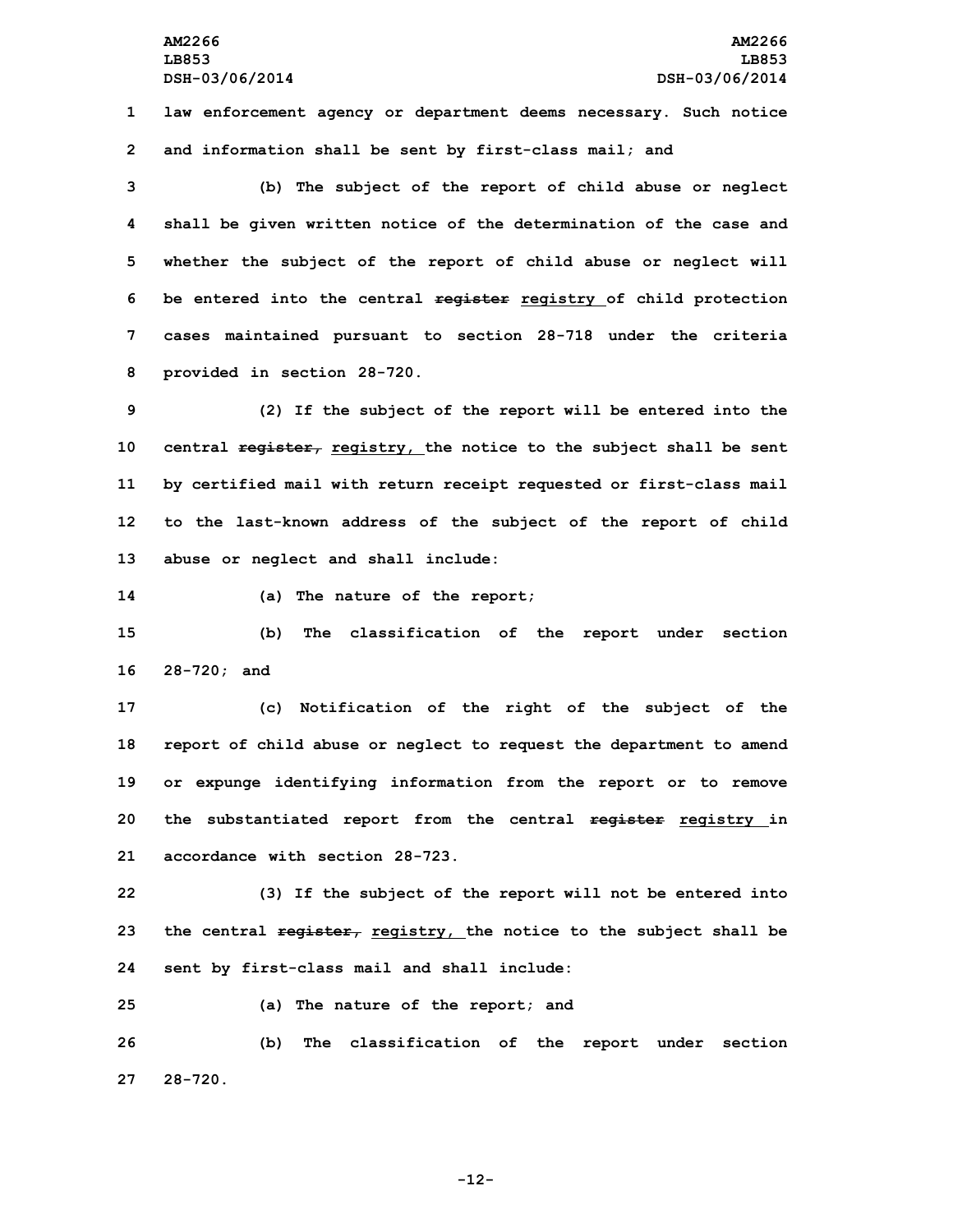**AM2266 AM2266 LB853 LB853 DSH-03/06/2014 DSH-03/06/2014**

**1 Sec. 7. Section 28-718, Revised Statutes Cumulative 2 Supplement, 2012, is amended to read:**

 **28-718 (1) There shall be <sup>a</sup> central register registry of child protection cases maintained in the department containing records of all reports of child abuse or neglect opened for investigation as provided in section 28-713 and classified as either court substantiated or agency substantiated as provided in section 28-720. The department may change records classified as inconclusive prior to August 30, 2009, to agency substantiated.The department shall give public notice of the changes made to this section and subsection (3) of section 28-720 by Laws 2009, LB 122, within thirty days after August 30, 2009, by having such notice published in <sup>a</sup> newspaper or newspapers of general circulation within the state.**

 **(2) The department shall determine whether <sup>a</sup> name-change order received from the clerk of <sup>a</sup> district court pursuant to section 25-21,271 is for <sup>a</sup> person on the central register registry of child protection cases and, if so, shall include the changed name with the former name in the register registry and file or cross-reference the information under both names.**

**21 Sec. 8. Section 28-719, Reissue Revised Statutes of 22 Nebraska, is amended to read:**

 **28-719 Upon complying with identification requirements established by regulation of the department, or when ordered by <sup>a</sup> court of competent jurisdiction, any person legally authorized by section 28-722, 28-726, or 28-727 to have access to records relating to child abuse and neglect may request and shall be**

**-13-**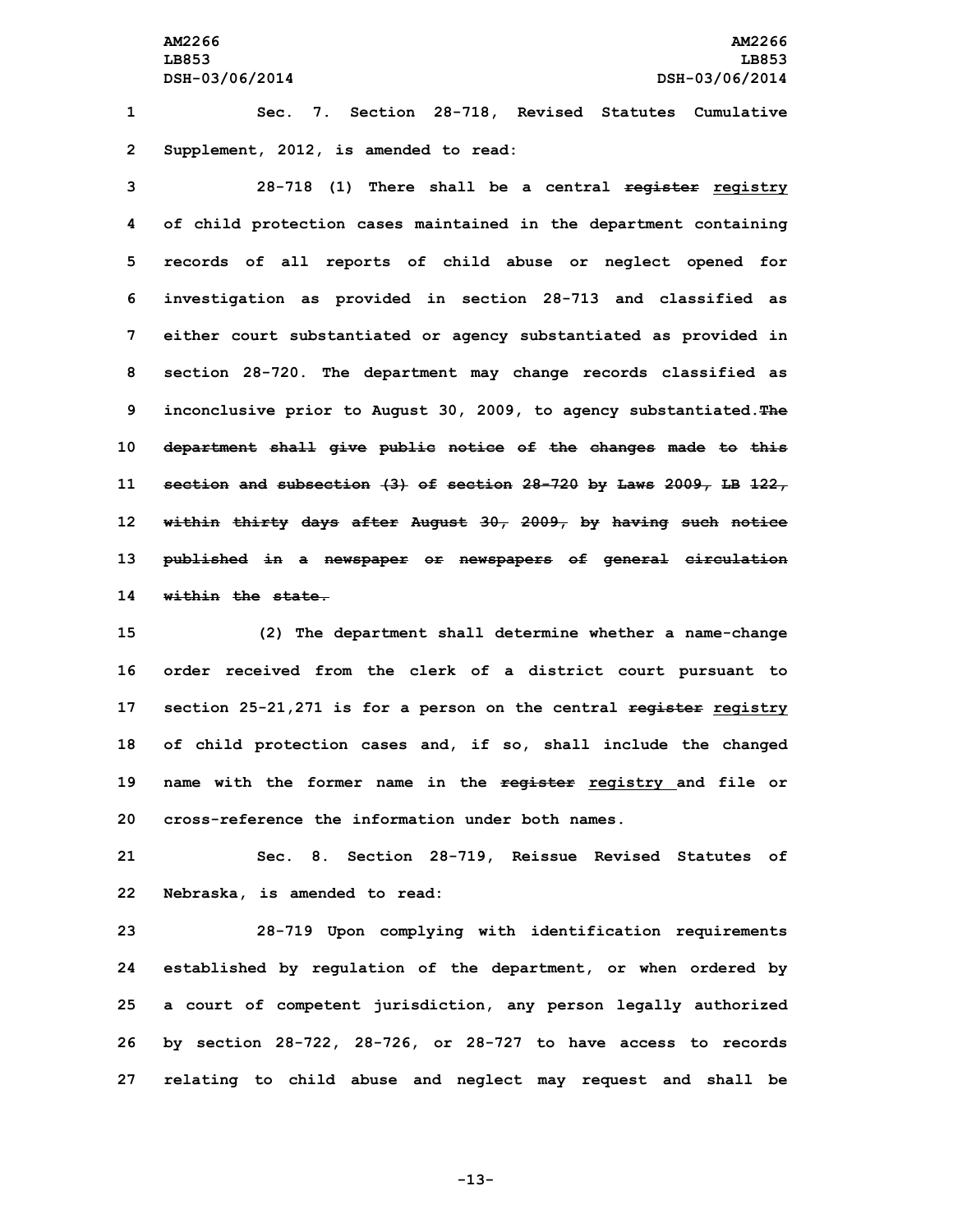**immediately provided the information requested in accordance with the requirement requirements of the Child Protection and Family Safety Act. Such information shall not include the name and address of the person making the report of child abuse or neglect. The names and other identifying data and the dates and the circumstances of any persons requesting or receiving information from the central register registry of child protection cases maintained pursuant to section 28-718 shall be entered in such register the central registry record.**

**10 Sec. 9. Section 28-720, Revised Statutes Cumulative 11 Supplement, 2012, is amended to read:**

**12 28-720 All cases entered into the central register 13 registry of child protection cases maintained pursuant to section 14 28-718 shall be classified as one of the following:**

 **(1) Court substantiated, if <sup>a</sup> court of competent jurisdiction has entered <sup>a</sup> judgment of guilty against the subject of the report of child abuse or neglect upon <sup>a</sup> criminal complaint, indictment, or information or there has been an adjudication of jurisdiction of <sup>a</sup> juvenile court over the child under subdivision (3)(a) of section 43-247 which relates or pertains to the report of child abuse or neglect;**

 **(2) Court pending, if <sup>a</sup> criminal complaint, indictment, or information or <sup>a</sup> juvenile petition under subdivision (3)(a) of section 43-247, which relates or pertains to the subject of the report of abuse or neglect, has been filed and is pending in <sup>a</sup> court of competent jurisdiction; or**

**27 (3) Agency substantiated, if the department's**

**-14-**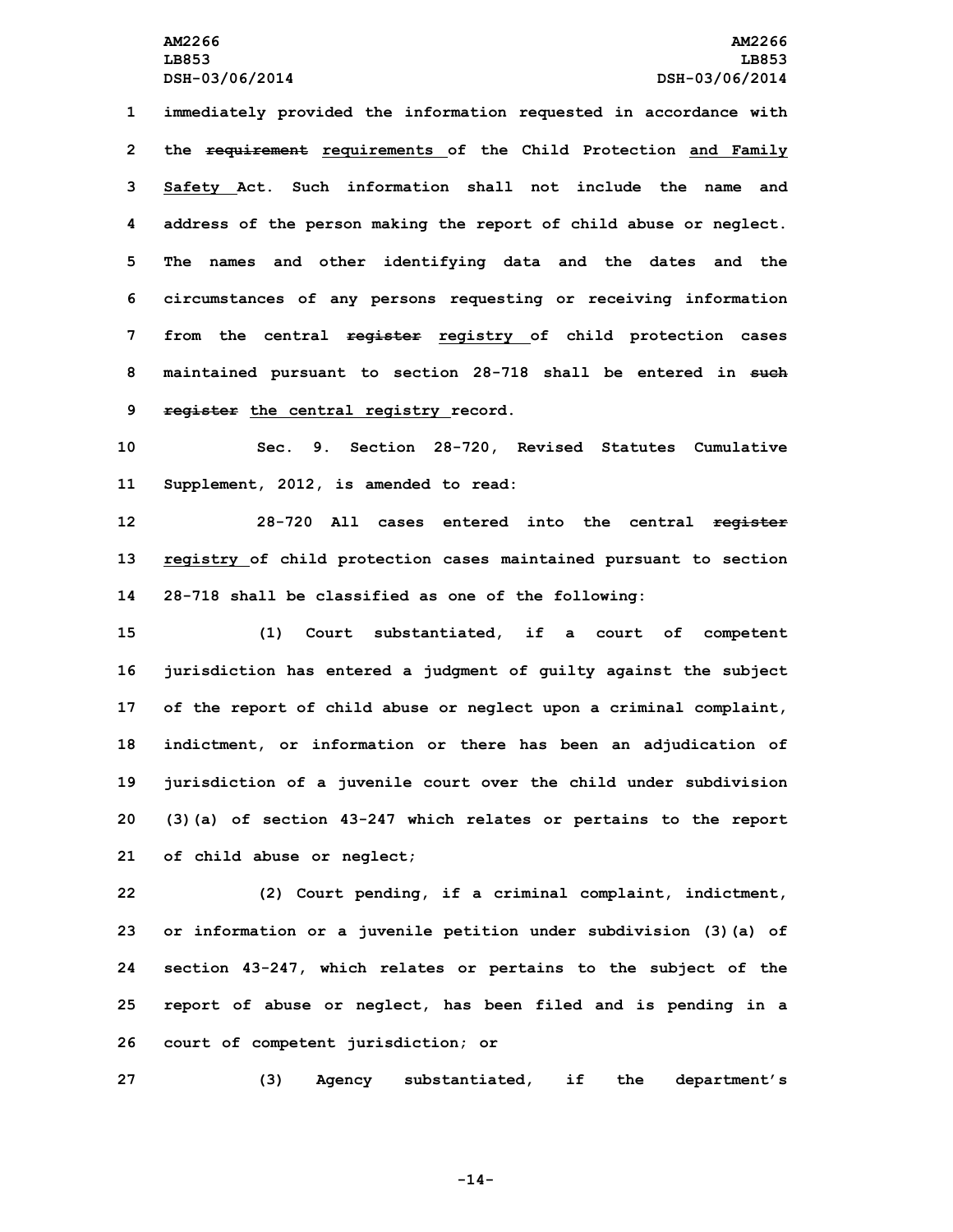**determination of child abuse or neglect against the subject of the report of child abuse or neglect was supported by <sup>a</sup> preponderance of the evidence and based upon an investigation pursuant to section 28-713 or section 4 of this act.**

**5 Sec. 10. Section 28-720.01, Reissue Revised Statutes of 6 Nebraska, is amended to read:**

 **28-720.01 All reports of child abuse or neglect which are not under subdivision (1), (2), or (3) of section 28-720 shall be considered unfounded and shall be maintained only in the tracking system of child protection cases pursuant to section 28-715 and not in the central register registry of child protection cases maintained pursuant to section 28-718.**

**13 Sec. 11. Section 28-721, Reissue Revised Statutes of 14 Nebraska, is amended to read:**

 **28-721 At any time, the department may amend, expunge, or remove from the central register registry of child protection cases maintained pursuant to section 28-718 any record upon good cause shown and upon notice to the subject of the report of child abuse or neglect.**

**20 Sec. 12. Section 28-722, Reissue Revised Statutes of 21 Nebraska, is amended to read:**

 **28-722 Upon request, <sup>a</sup> subject of the report of child abuse or neglect or, if such subject is <sup>a</sup> minor or otherwise legally incompetent, the guardian or guardian ad litem of the subject, shall be entitled to receive <sup>a</sup> copy of all information contained in the central register registry of child protection cases maintained pursuant to section 28-718 pertaining to his or**

**-15-**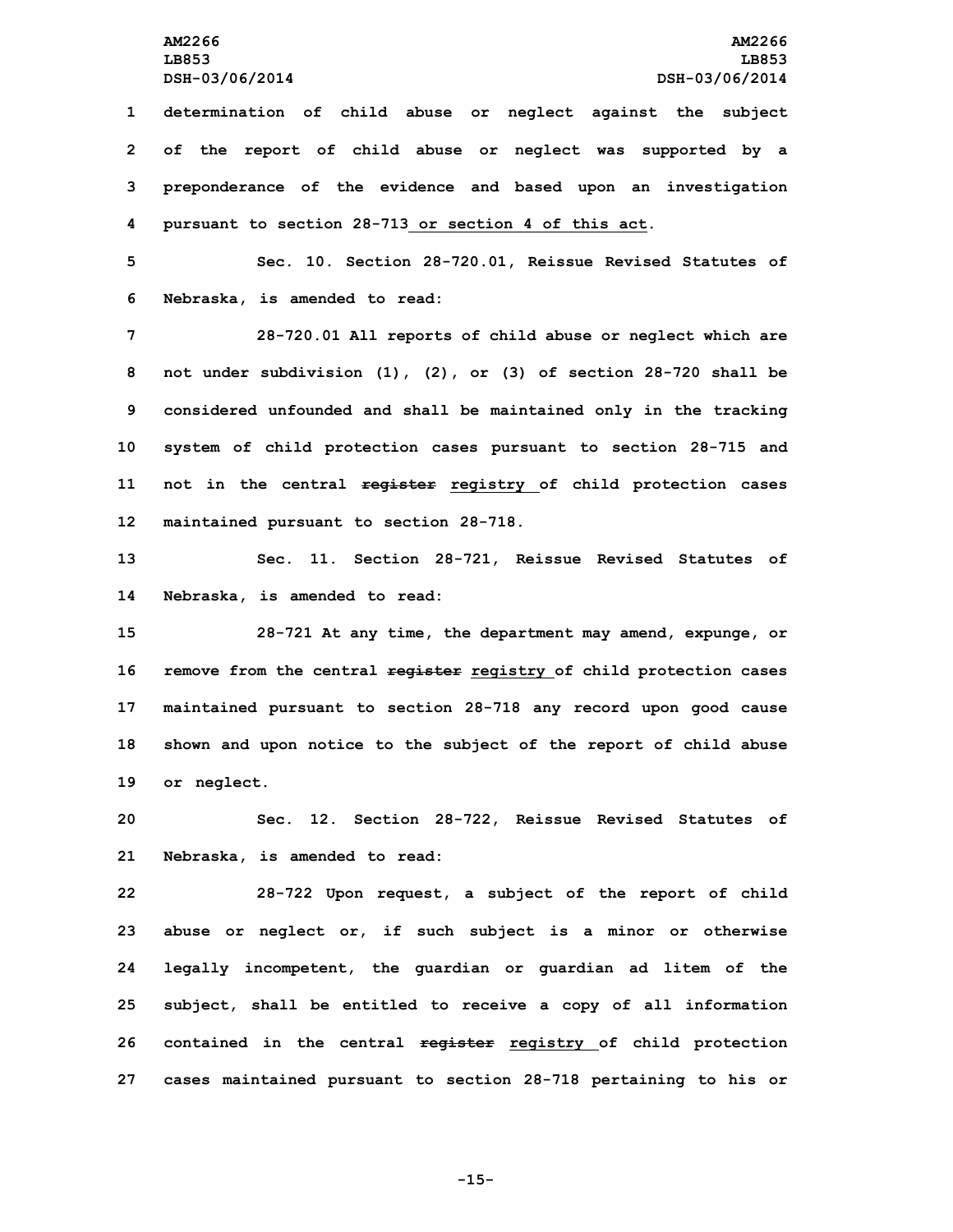**her case. The department shall not release data that would be harmful or detrimental or that would identify or locate <sup>a</sup> person who, in good faith, made <sup>a</sup> report of child abuse or neglect or cooperated in <sup>a</sup> subsequent investigation unless ordered to do so by <sup>a</sup> court of competent jurisdiction.**

**6 Sec. 13. Section 28-723, Reissue Revised Statutes of 7 Nebraska, is amended to read:**

 **28-723 At any time subsequent to the completion of the department's investigation, the subject of the report of child abuse or neglect may request the department to amend, expunge identifying information from, or remove the record of the report from the central register registry of child protection cases maintained pursuant to section 28-718. If the department refuses to do so or does not act within thirty days, the subject of the report of child abuse or neglect shall have the right to <sup>a</sup> fair hearing within the department to determine whether the record of the report of child abuse or neglect should be amended, expunged, or removed on the grounds that it is inaccurate or that it is being maintained in <sup>a</sup> manner inconsistent with the Child Protection and Family Safety Act. Such fair hearing shall be held within <sup>a</sup> reasonable time after the subject's request and at <sup>a</sup> reasonable place and hour. In such hearings, the burden of proving the accuracy and consistency of the record shall be on the department. <sup>A</sup> juvenile court finding of child abuse or child neglect shall be presumptive evidence that the report was not unfounded. The hearing shall be conducted by the head chief executive officer of the department or his or her designated agent, who is hereby authorized and empowered**

**-16-**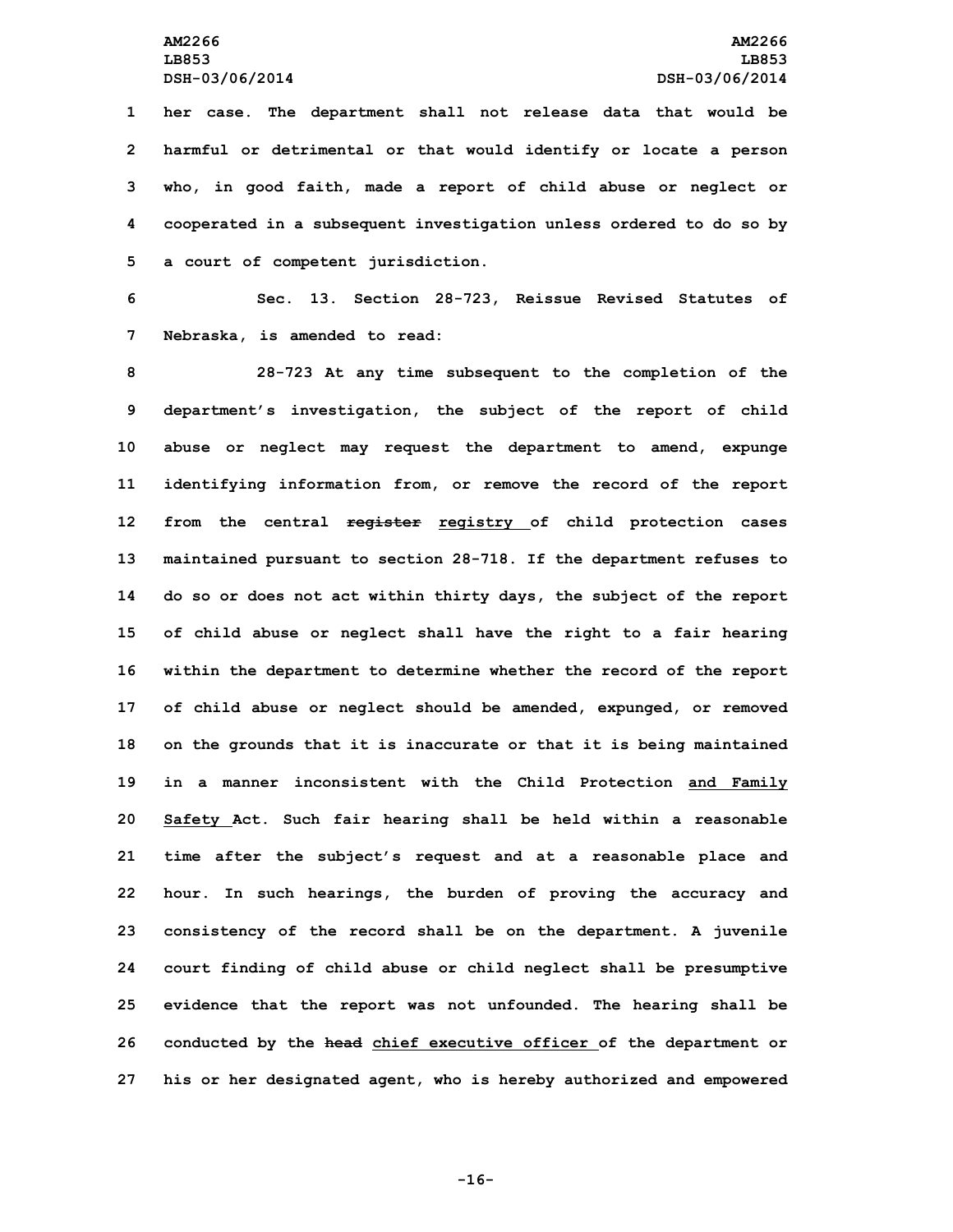**to order the amendment, expunction, or removal of the record to make it accurate or consistent with the requirements of the act. The decision shall be made in writing, at the close of the hearing, or within thirty days thereof, and shall state the reasons upon which it is based. Decisions of the department may be appealed under the provisions of the Administrative Procedure Act.**

**7 Sec. 14. Section 28-724, Reissue Revised Statutes of 8 Nebraska, is amended to read:**

 **28-724 Written notice of any amendment, expunction, or removal of any record in the central register registry of child protection cases maintained pursuant to section 28-718 shall be served upon the subject of the report of child abuse or neglect. The department shall inform any other individuals or agencies which received such record of any amendment, expunction, or removal of such record.**

**16 Sec. 15. Section 28-725, Reissue Revised Statutes of 17 Nebraska, is amended to read:**

 **28-725 All information of the department concerning reports of child abuse or neglect of noninstitutional children, including information in the tracking system of child protection cases maintained pursuant to section 28-715 or records in the central register registry of child protection cases maintained pursuant to section 28-718, and all information of the department generated as <sup>a</sup> result of such reports or records, shall be confidential and shall not be disclosed except as specifically authorized by the Child Protection and Family Safety Act and section 81-3126 or other applicable law. The subject of the**

**-17-**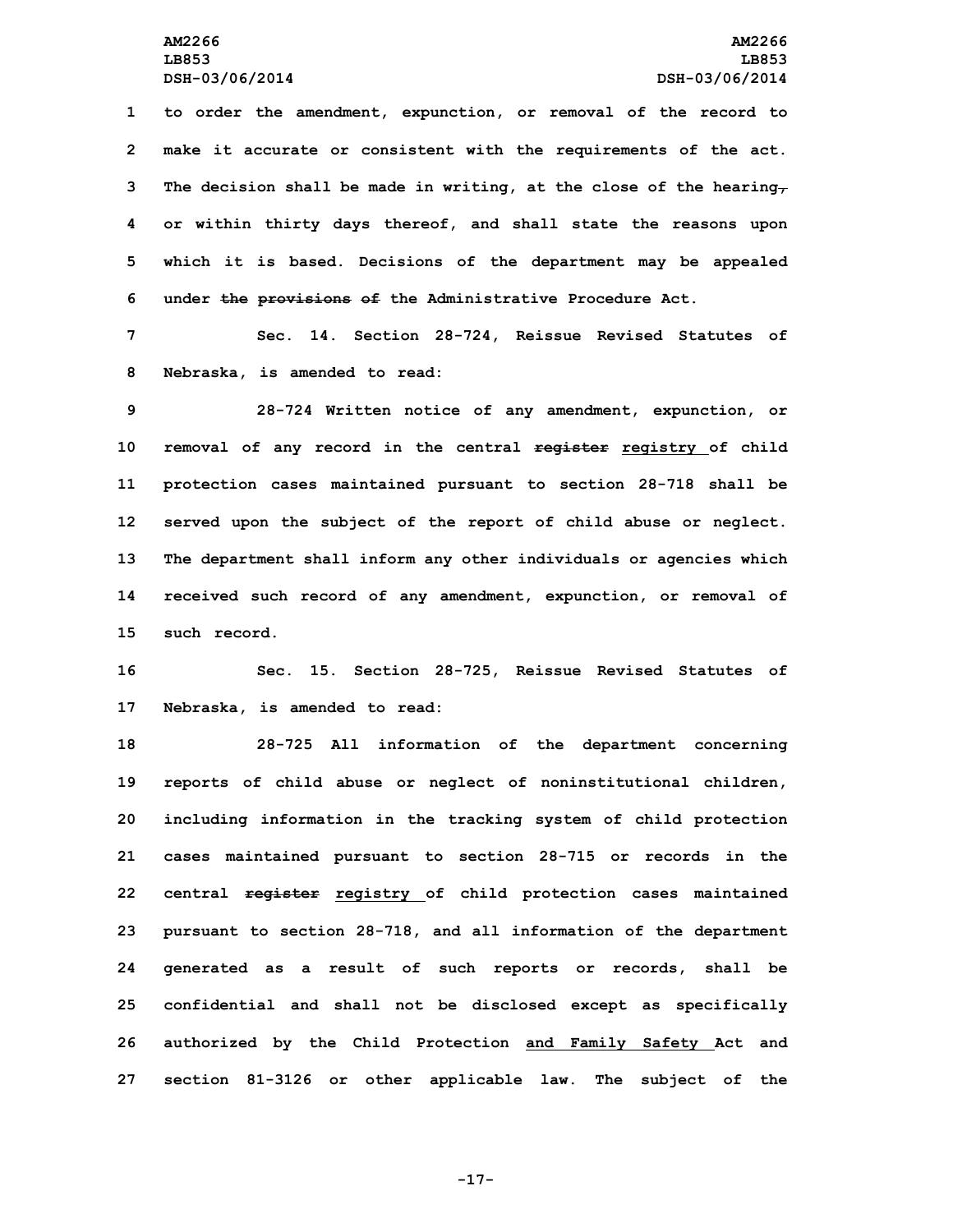**report of child abuse or neglect may authorize any individual or organization to receive the following information from the central register registry of child protection cases maintained pursuant to section 28-718 which relates or pertains to him or her: (1) The date of the alleged child abuse or neglect; and (2) the classification of the case pursuant to section 28-720. Permitting, assisting, or encouraging the unauthorized release of any information contained in such reports or records shall be <sup>a</sup> Class V misdemeanor.**

**10 Sec. 16. Section 28-726, Revised Statutes Supplement, 11 2013, is amended to read:**

 **28-726 Except as provided in this section and sections 28-722 and 81-3126, no person, official, or agency shall have access to information in the tracking system of child protection cases maintained pursuant to section 28-715 or in records in the central register registry of child protection cases maintained pursuant to section 28-718 unless in furtherance of purposes directly connected with the administration of the Child Protection and Family Safety Act. Such persons, officials, and agencies having access to such information shall include, but not be limited to:**

**21 (1) <sup>A</sup> law enforcement agency investigating <sup>a</sup> report of 22 known or suspected child abuse or neglect;**

**23 (2) <sup>A</sup> county attorney in preparation of <sup>a</sup> child abuse or 24 neglect petition or termination of parental rights petition;**

**25 (3) <sup>A</sup> physician who has before him or her <sup>a</sup> child whom he 26 or she reasonably suspects may be abused or neglected;**

**27 (4) An agency having the legal responsibility or**

**-18-**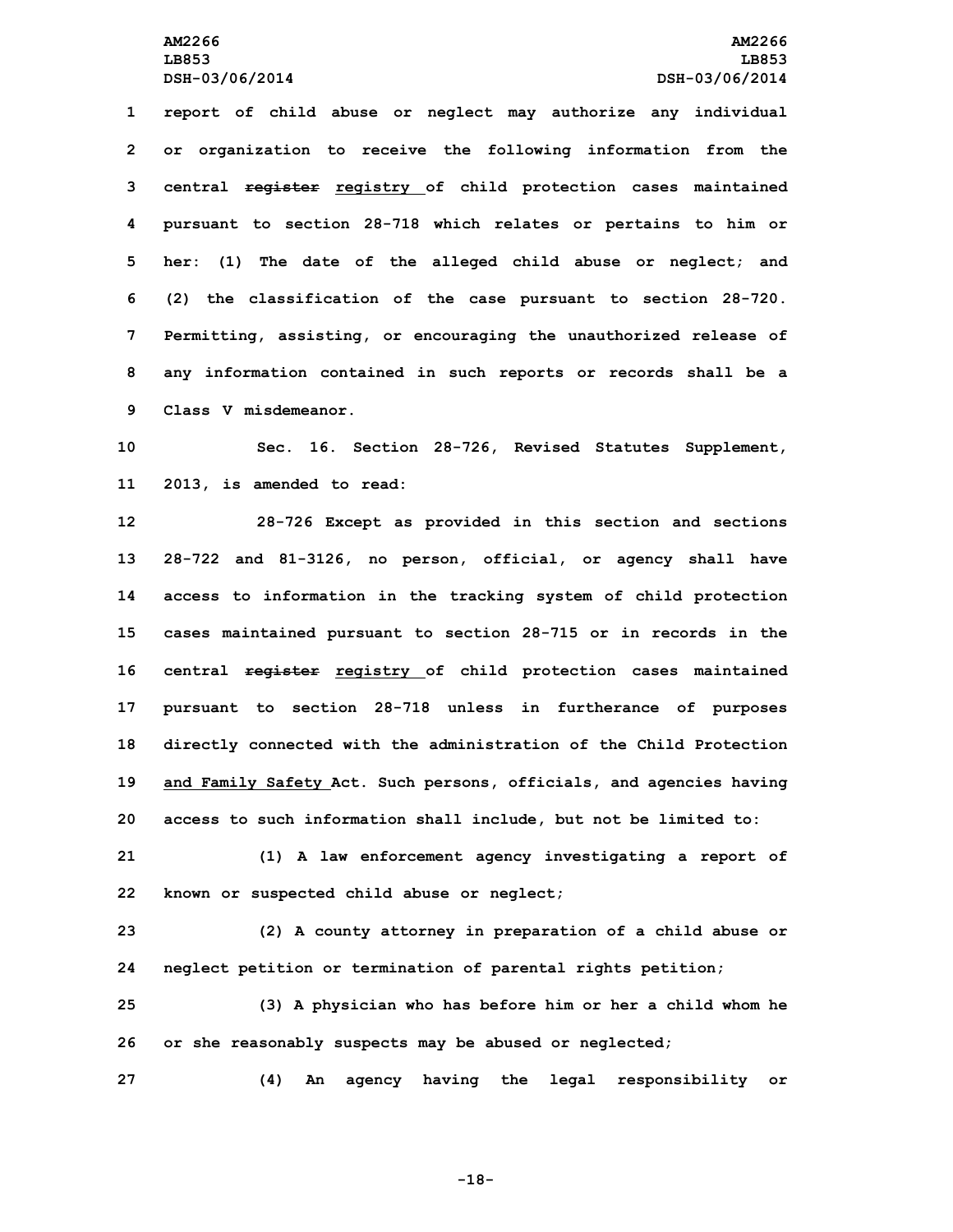**authorization to care for, treat, or supervise an abused or neglected child or <sup>a</sup> parent, <sup>a</sup> guardian, or other person responsible for the abused or neglected child's welfare who is the subject of the report of child abuse or neglect;**

 **(5) Any person engaged in bona fide research or auditing. No information identifying the subjects of the report of child abuse or neglect shall be made available to the researcher or 8 auditor;**

 **(6) The Foster Care Review Office and the designated local foster care review board when the information relates to a child in <sup>a</sup> foster care placement as defined in section 43-1301. The information provided to the office and local board shall not include the name or identity of any person making <sup>a</sup> report of suspected child abuse or neglect;**

 **(7) The designated protection and advocacy system authorized pursuant to the Developmental Disabilities Assistance and Bill of Rights Act of 2000, 42 U.S.C. 15001, as the act existed on January 1, 2005, and the Protection and Advocacy for Mentally Ill Individuals Act, 42 U.S.C. 10801, as the act existed on September 1, 2001, acting upon <sup>a</sup> complaint received from or on behalf of <sup>a</sup> person with developmental disabilities or mental 22 illness;**

**23 (8) The person or persons having custody of the abused or 24 neglected child in situations of alleged out-of-home child abuse or 25 neglect;**

**26 (9) For purposes of licensing providers of child care 27 programs, the Department of Health and Human Services; and**

**-19-**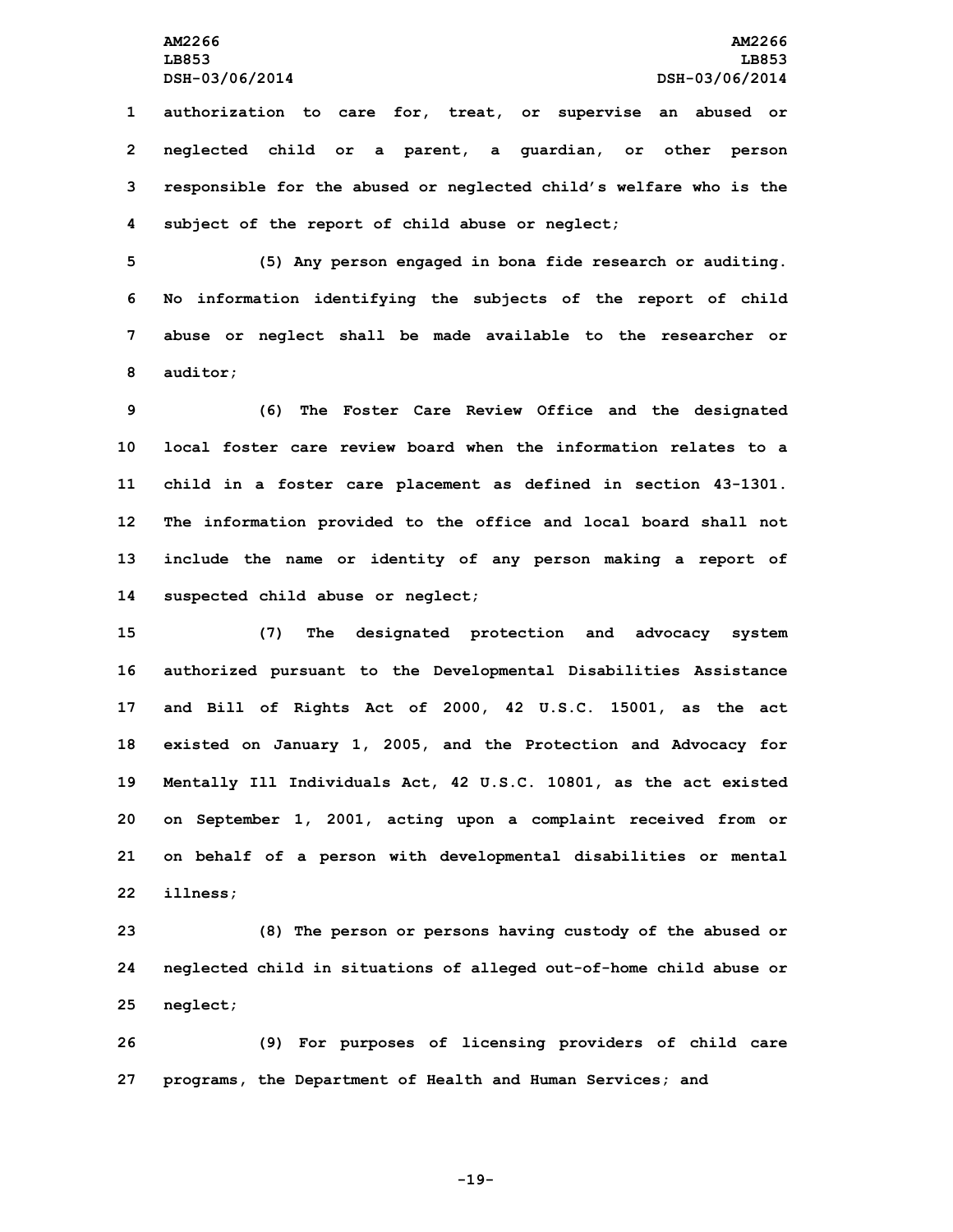**(10) <sup>A</sup> probation officer administering juvenile intake services pursuant to section 29-2260.01, conducting court-ordered predispositional investigations prior to disposition, or supervising <sup>a</sup> juvenile upon disposition.**

**5 Sec. 17. Section 28-728, Revised Statutes Cumulative 6 Supplement, 2012, is amended to read:**

 **28-728 (1) The Legislature finds that child abuse and neglect are community problems requiring <sup>a</sup> coordinated response by law enforcement, child advocacy centers, prosecutors, the Department of Health and Human Services, and other agencies or entities designed to protect children. It is the intent of the Legislature to create <sup>a</sup> child abuse and neglect investigation team in each county or contiguous group of counties and to create <sup>a</sup> child abuse and neglect treatment team in each county or contiguous group of counties.**

 **(2) Each county or contiguous group of counties will be assigned by the Department of Health and Human Services to <sup>a</sup> child advocacy center. The purpose of <sup>a</sup> child advocacy center is to provide <sup>a</sup> child-focused location for conducting forensic interviews and medical evaluations for alleged child victims of abuse and neglect and for coordinating <sup>a</sup> multidisciplinary team response that supports the physical, emotional, and psychological needs of children who are alleged victims of abuse or neglect. Each child advocacy center shall meet accreditation criteria set forth by the National Children's Alliance. Nothing in this section shall prevent <sup>a</sup> child from receiving treatment or other services at <sup>a</sup> child advocacy center which has received or is in the process of**

**-20-**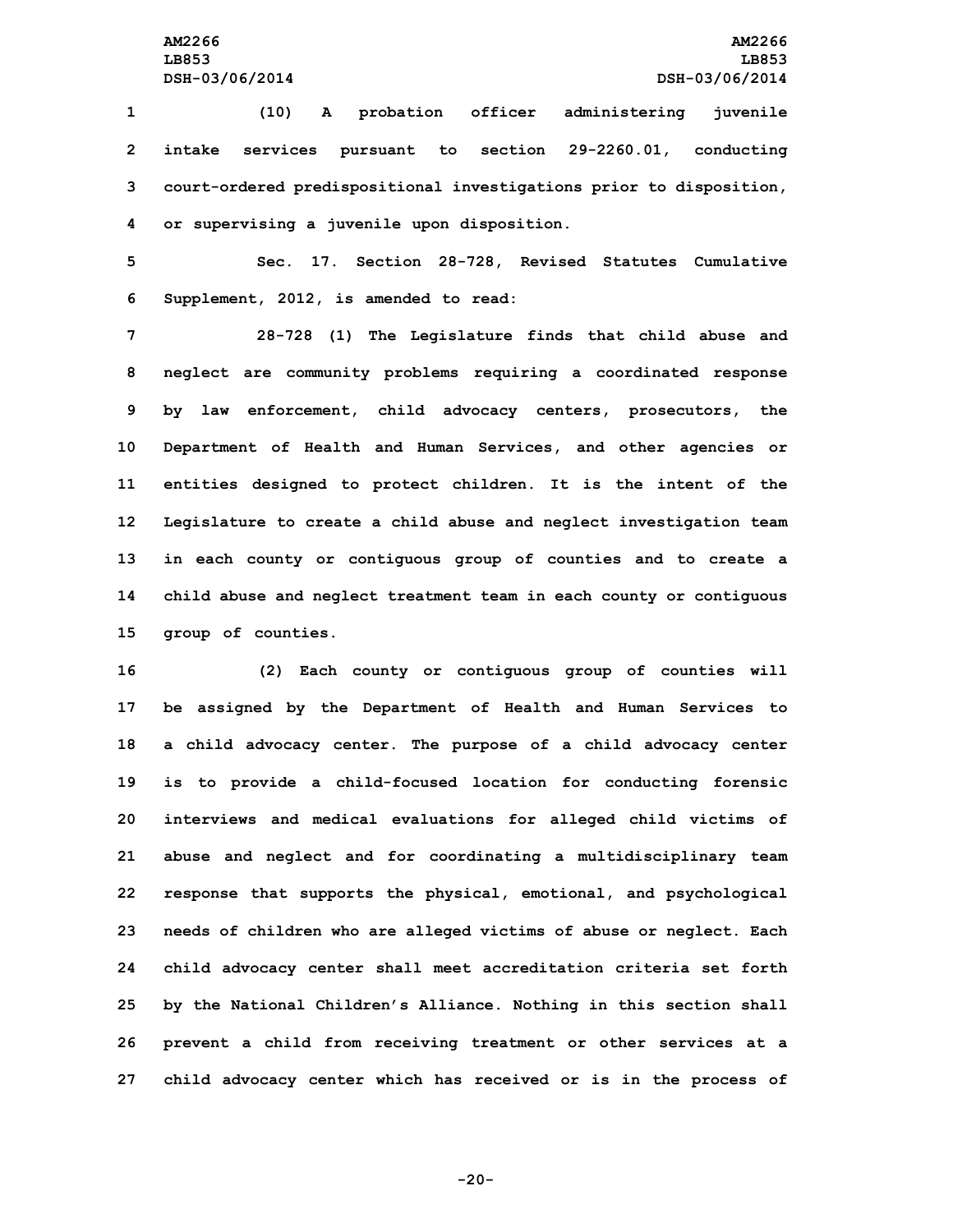**AM2266 AM2266 LB853 LB853 DSH-03/06/2014 DSH-03/06/2014**

**1 receiving accreditation.**

 **(3) Each county attorney or the county attorney representing <sup>a</sup> contiguous group of counties is responsible for convening the child abuse and neglect investigation team and ensuring that protocols are established and implemented. <sup>A</sup> representative of the child advocacy center assigned to the team shall assist the county attorney in facilitating case review, developing and updating protocols, and arranging training opportunities for the team. Each team must have protocols which, at <sup>a</sup> minimum, shall include procedures for:**

**11 (a) Mandatory reporting of child abuse and neglect as 12 outlined in section 28-711 to include training to professionals on 13 identification and reporting of abuse;**

**14 (b) Assigning roles and responsibilities between law 15 enforcement and the Department of Health and Human Services for the 16 initial response;**

**17 (c) Outlining how reports will be shared between law 18 enforcement and the Department of Health and Human Services under 19 section 28-713 and section 4 of this act;**

**20 (d) Coordinating the investigative response including, 21 but not limited to:**

**22 (i) Defining cases that require <sup>a</sup> priority response;**

**23 (ii) Contacting the reporting party;**

 **(iii) Arranging for <sup>a</sup> video-recorded forensic interview at <sup>a</sup> child advocacy center for children who are three to eighteen years of age and are alleged to be victims of sexual abuse or serious physical abuse or neglect, have witnessed <sup>a</sup> violent crime,**

**-21-**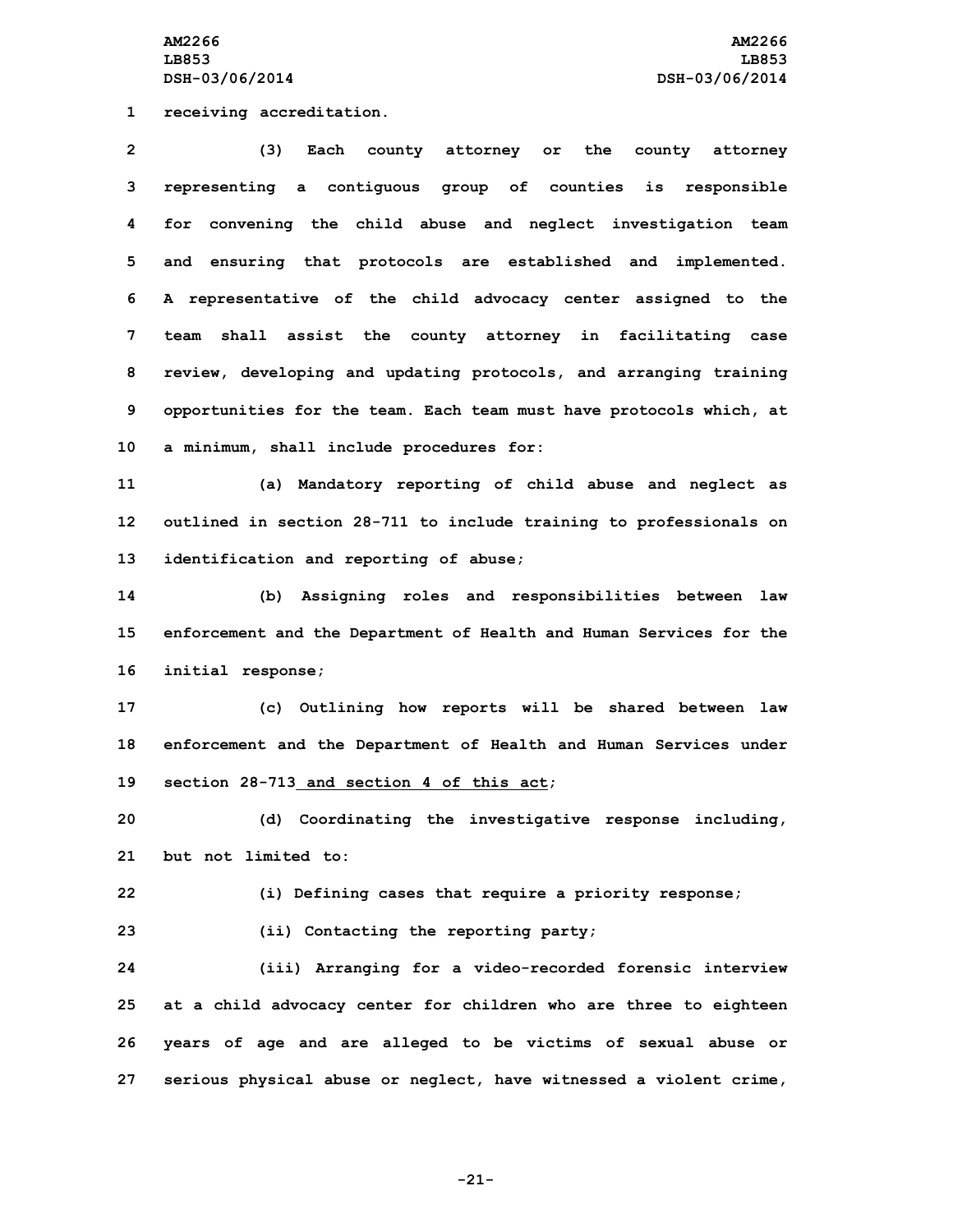**1 are found in <sup>a</sup> drug-endangered environment, or have been recovered 2 from <sup>a</sup> kidnapping;**

**3 (iv) Assessing the need for and arranging, when 4 indicated, <sup>a</sup> medical evaluation of the alleged child victim;**

**5 (v) Assessing the need for and arranging, when indicated, 6 appropriate mental health services for the alleged child victim or 7 nonoffender caregiver;**

**8 (vi) Conducting collateral interviews with other persons 9 with information pertinent to the investigation including other 10 potential victims;**

 **(vii) Collecting, processing, and preserving physical evidence including photographing the crime scene as well as any physical injuries as <sup>a</sup> result of the alleged child abuse and neglect; and**

**15 (viii) Interviewing the alleged perpetrator;**

**16 (e) Reducing the risk of harm to alleged child abuse and 17 neglect victims;**

 **(f) Ensuring that the child is in safe surroundings, including removing the perpetrator when necessary or arranging for temporary custody of the child when the child is seriously endangered in his or her surroundings and immediate removal appears to be necessary for the child's protection as provided in section 23 43-248;**

**24 (g) Sharing of case information between team members; and 25 (h) Outlining what cases will be reviewed by the 26 investigation team including, but not limited to:**

**27 (i) Cases of sexual abuse, serious physical abuse and**

**-22-**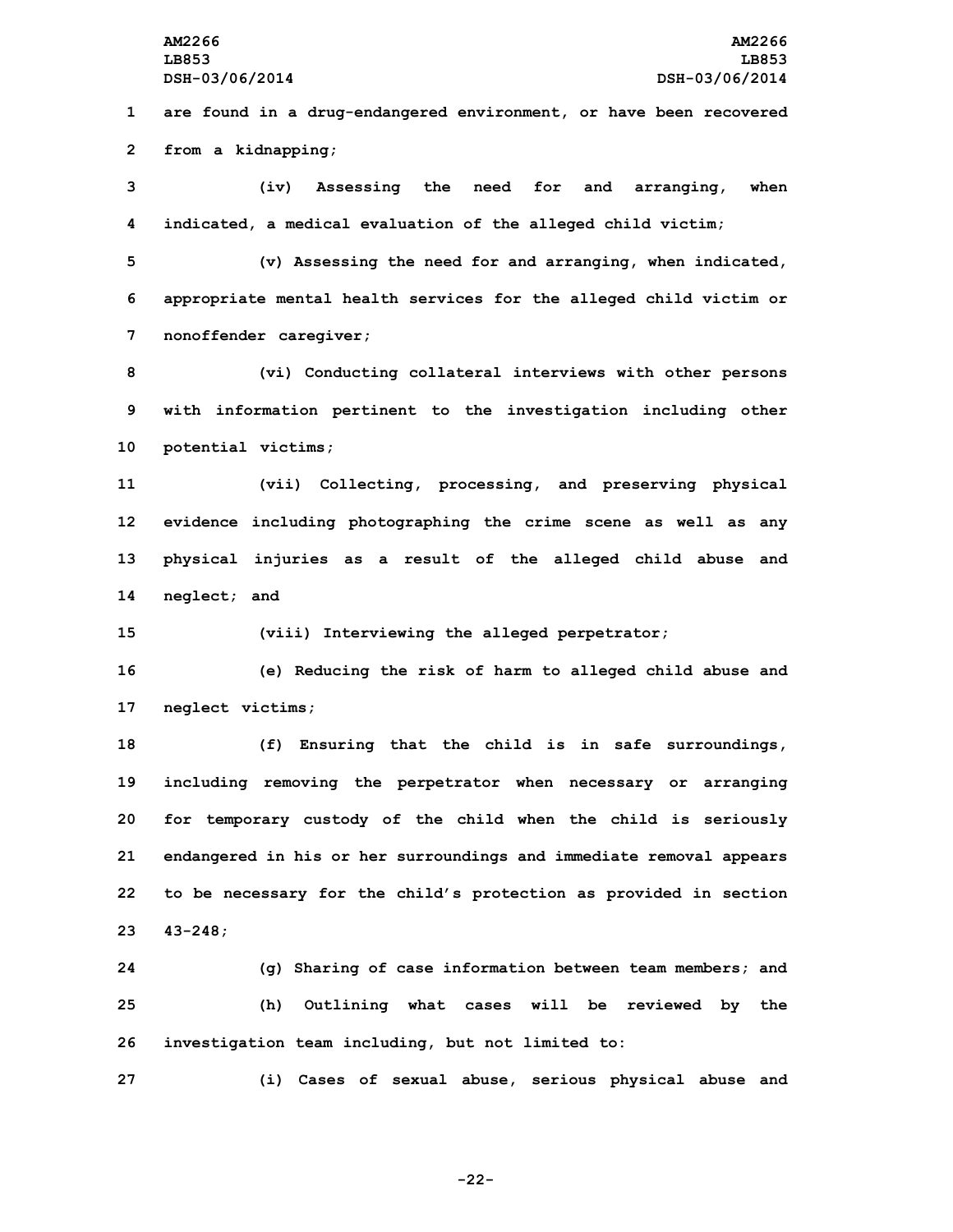**1 neglect, drug-endangered children, and serious or ongoing domestic 2 violence;**

**3 (ii) Cases determined by the Department of Health 4 and Human Services to be high or very high risk for further 5 maltreatment; and**

**6 (iii) Any other case referred by <sup>a</sup> member of the team 7 when <sup>a</sup> system-response issue has been identified.**

 **(4) Each county attorney or the county attorney representing <sup>a</sup> contiguous group of counties is responsible for convening the child abuse and neglect treatment team and ensuring that protocols are established and implemented. <sup>A</sup> representative of the child advocacy center appointed to the team shall assist the county attorney in facilitating case review, developing and updating protocols, and arranging training opportunities for the team. Each team must have protocols which, at <sup>a</sup> minimum, shall include procedures for:**

**17 (a) Case coordination and assistance, including the 18 location of services available within the area;**

 **(b) Case staffings and the coordination, development, implementation, and monitoring of treatment or safety plans particularly in those cases in which ongoing services are provided by the Department of Health and Human Services or <sup>a</sup> contracted agency but the juvenile court is not involved;**

**24 (c) Reducing the risk of harm to child abuse and neglect 25 victims;**

**26 (d) Assisting those child abuse and neglect victims who 27 are abused and neglected by perpetrators who do not reside in their**

**-23-**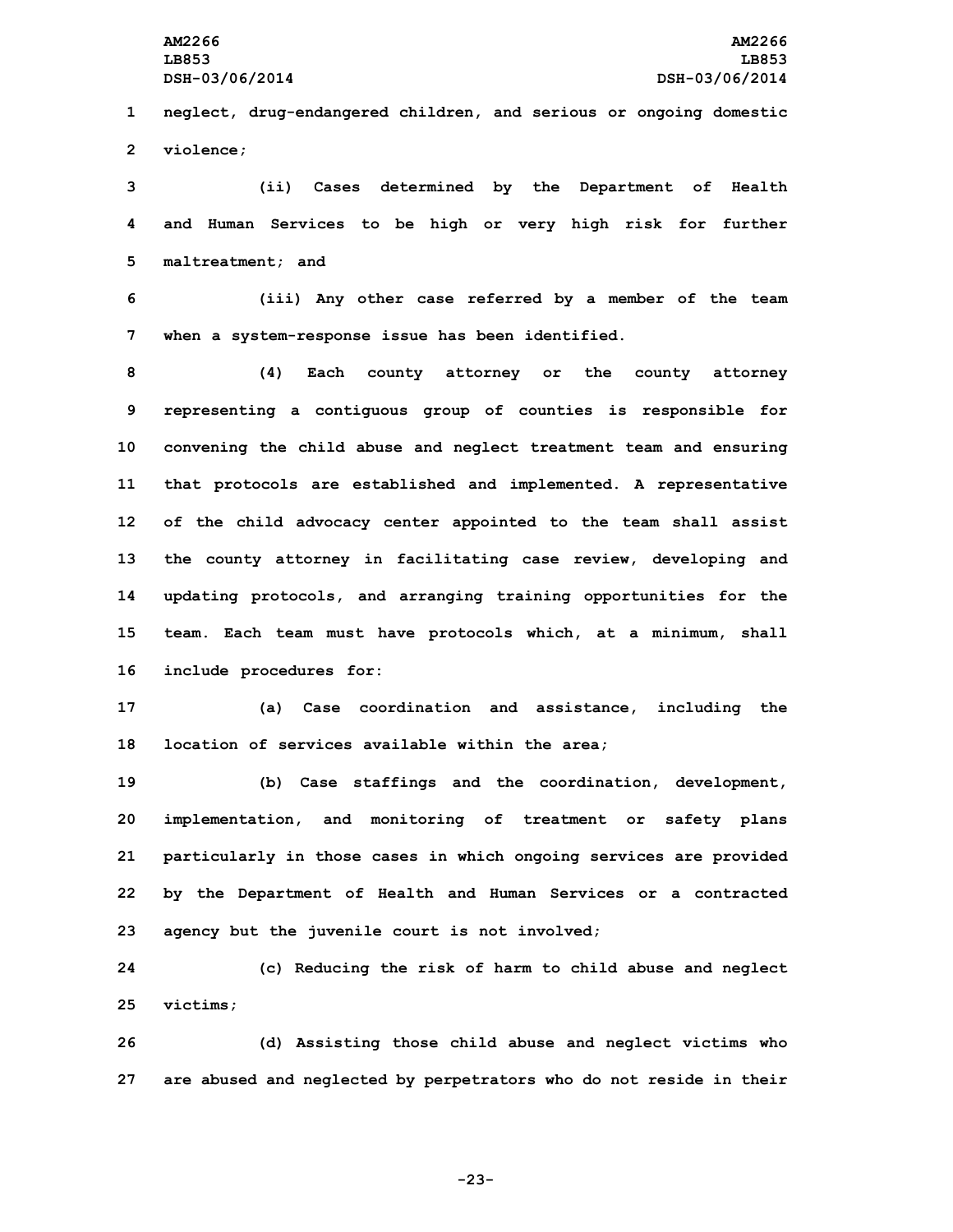**1 homes; and**

**2 (e) Working with multiproblem status offenders and 3 delinquent youth.**

 **(5) For purposes of this section, forensic interview means <sup>a</sup> video-recorded interview of an alleged child victim conducted at <sup>a</sup> child advocacy center by <sup>a</sup> professional with specialized training designed to elicit details about alleged incidents of abuse or neglect, and such interview may result in intervention in criminal or juvenile court.**

**10 Sec. 18. Section 28-801, Revised Statutes Supplement, 11 2013, is amended to read:**

 **28-801 (1) Except as provided in subsection (5) of this section, any person who performs, offers, or agrees to perform any act of sexual contact or sexual penetration, as those terms are defined in section 28-318, with any person not his or her spouse, in exchange for money or other thing of value, commits prostitution.**

**18 (2) Any person convicted of violating subsection (1) of 19 this section shall be punished as follows:**

 **(a) If such person has had no prior convictions or has had one prior conviction, such person shall be guilty of <sup>a</sup> Class II misdemeanor. If the court places such person on probation, such order of probation shall include, as one of its conditions, that such person shall satisfactorily attend and complete an appropriate mental health and substance abuse assessment conducted by <sup>a</sup> licensed mental health professional or substance abuse professional authorized to complete such assessment; and**

**-24-**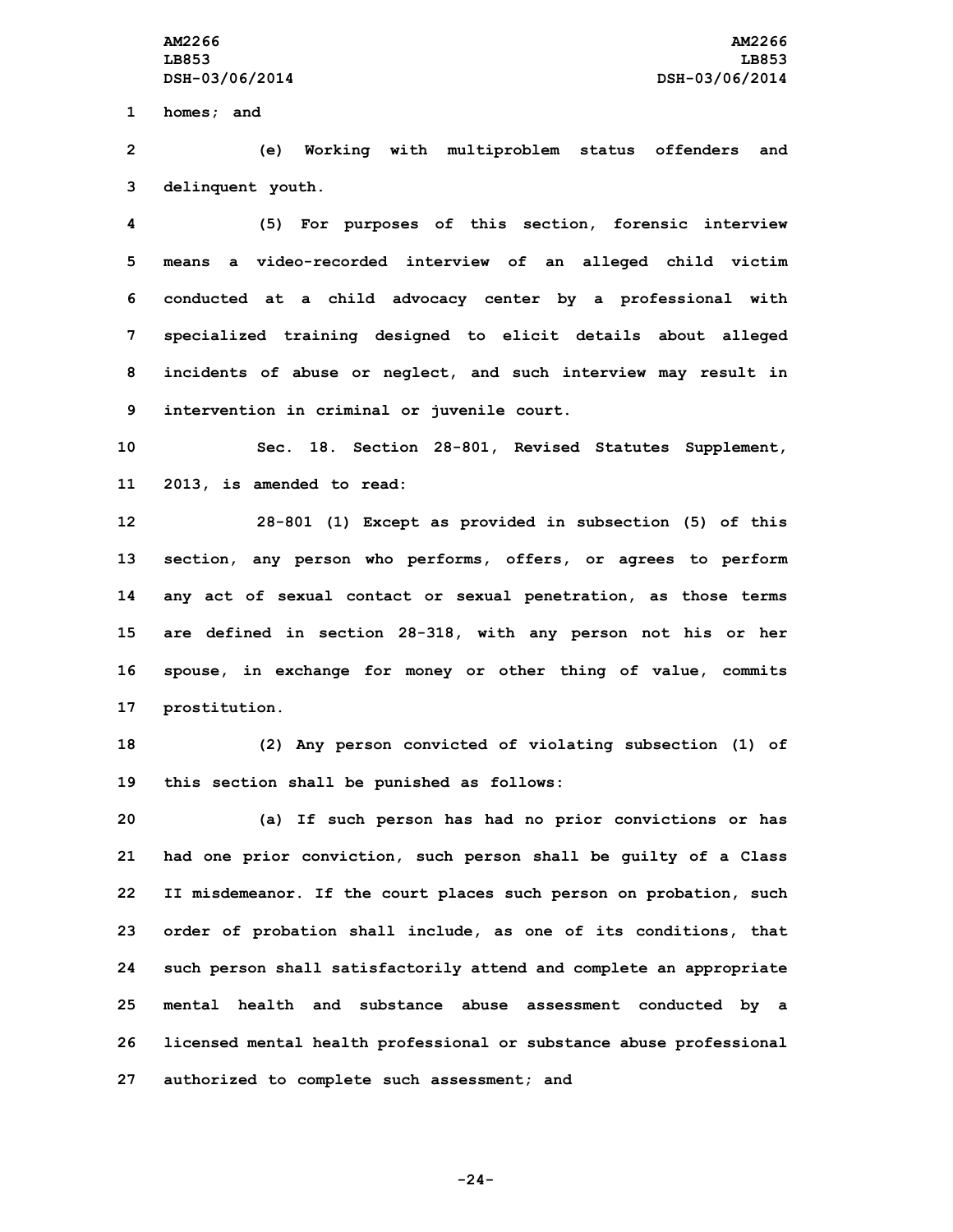**(b) If such person has had two or more prior convictions, such person shall be guilty of <sup>a</sup> Class <sup>I</sup> misdemeanor. If the court places such person on probation, such order of probation shall include, as one of its conditions, that such person shall satisfactorily attend and complete an appropriate mental health and substance abuse assessment conducted by <sup>a</sup> licensed mental health professional or substance abuse professional authorized to complete such assessment.**

**9 (3) It is an affirmative defense to prosecution under 10 this section that such person was <sup>a</sup> trafficking victim as defined 11 in section 28-830.**

 **(4) For purposes of this section, prior conviction means any conviction on or after July 14, 2006, for violation of subsection (1) of this section or any conviction on or after July 14, 2006, for violation of <sup>a</sup> city or village ordinance relating to prostitution.**

 **(5) If the law enforcement officer determines, after <sup>a</sup> reasonable detention for investigative purposes, that <sup>a</sup> person suspected of or charged with <sup>a</sup> violation of subsection (1) of this section is <sup>a</sup> person under eighteen years of age, such person shall be immune from prosecution for <sup>a</sup> prostitution offense under this section and shall be subject to temporary custody under section 43-248 and further disposition under the Nebraska Juvenile Code. <sup>A</sup> law enforcement officer who takes <sup>a</sup> person under eighteen years of age into custody under this section shall immediately report an allegation of <sup>a</sup> violation of section 28-831 to the Department of Health and Human Services which shall commence an investigation**

**-25-**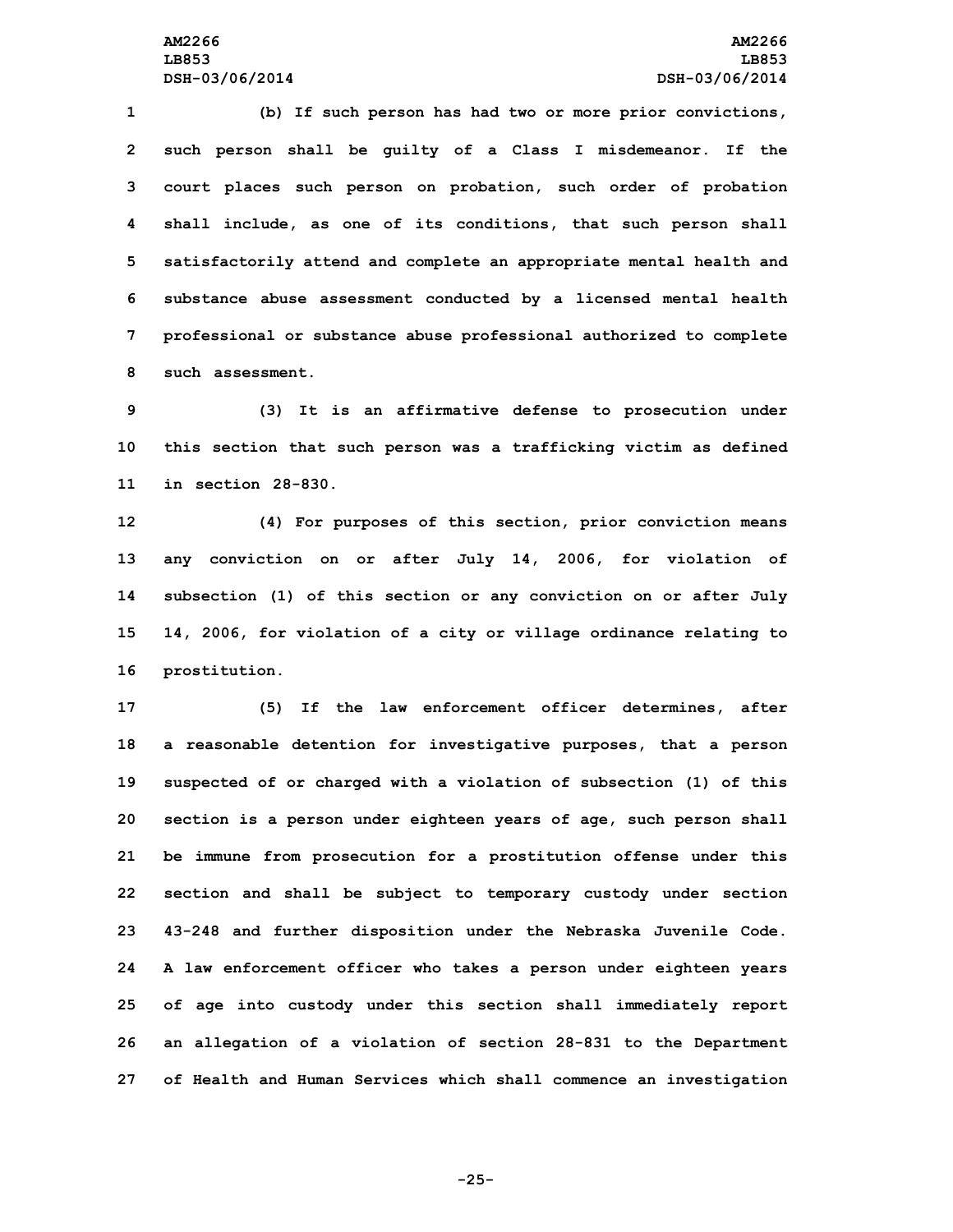**1 within twenty-four hours under the Child Protection and Family 2 Safety Act.**

**3 Sec. 19. Section 43-107, Revised Statutes Cumulative 4 Supplement, 2012, is amended to read:**

 **43-107 (1)(a) For adoption placements occurring or in effect prior to January 1, 1994, upon the filing of <sup>a</sup> petition for adoption, the county judge shall, except in the adoption of children by stepparents when the requirement of an investigation is discretionary, request the Department of Health and Human Services or any child placement agency licensed by the department to examine the allegations set forth in the petition and to ascertain any other facts relating to such minor child and the person or persons petitioning to adopt such child as may be relevant to the propriety of such adoption, except that the county judge shall not be required to request such an examination if the judge determines that information compiled in <sup>a</sup> previous examination or study is sufficiently current and comprehensive. Upon the request being made, the department or other licensed agency shall conduct an investigation and report its findings to the county judge in writing at least one week prior to the date set for hearing.**

 **(b)(i) For adoption placements occurring on or after January 1, 1994, <sup>a</sup> preplacement adoptive home study shall be filed with the court prior to the hearing required in section 43-103, which study is completed by the Department of Health and Human Services or <sup>a</sup> licensed child placement agency within one year before the date on which the adoptee is placed with the petitioner or petitioners and indicates that the placement of <sup>a</sup> child for the**

**-26-**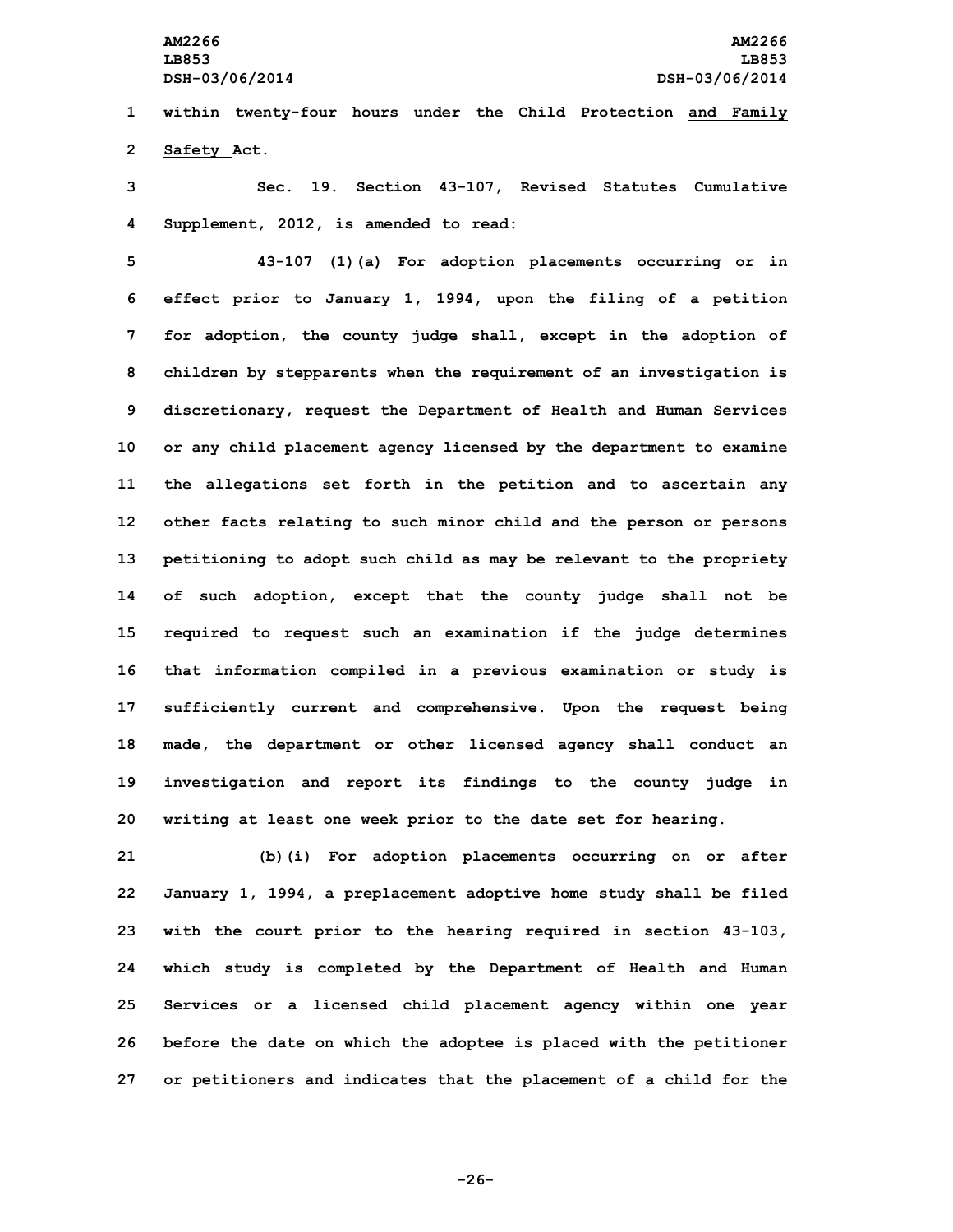**AM2266 AM2266 LB853 LB853 DSH-03/06/2014 DSH-03/06/2014**

**1 purpose of adoption would be safe and appropriate.**

 **(ii) An adoptive home study shall not be required when the petitioner is <sup>a</sup> stepparent of the adoptee unless required by the court, except that for petitions filed on or after January 1, 1994, the judge shall order the petitioner or his or her attorney to request the Nebraska State Patrol to file <sup>a</sup> national criminal history record information check by submitting the request accompanied by two sets of fingerprint cards or an equivalent electronic submission and the appropriate fee to the Nebraska State Patrol for <sup>a</sup> Federal Bureau of Investigation background check and to request the department to conduct and file <sup>a</sup> check of the central register registry created in section 28-718 for any history of the petitioner of behavior injurious to or which may endanger the health or morals of <sup>a</sup> child. An adoption decree shall not be issued until such records are on file with the court. The petitioner shall pay the cost of the national criminal history record information check and the check of the central register. registry.**

 **(iii) The placement of <sup>a</sup> child for foster care made by or facilitated by the department or <sup>a</sup> licensed child placement agency in the home of <sup>a</sup> person who later petitions the court to adopt the child shall be exempt from the requirements of <sup>a</sup> preplacement adoptive home study. The petitioner or petitioners who meet such criteria shall have <sup>a</sup> postplacement adoptive home study completed by the department or <sup>a</sup> licensed child placement agency and filed with the court at least one week prior to the hearing for adoption. (iv) <sup>A</sup> voluntary placement for purposes other than**

**-27-**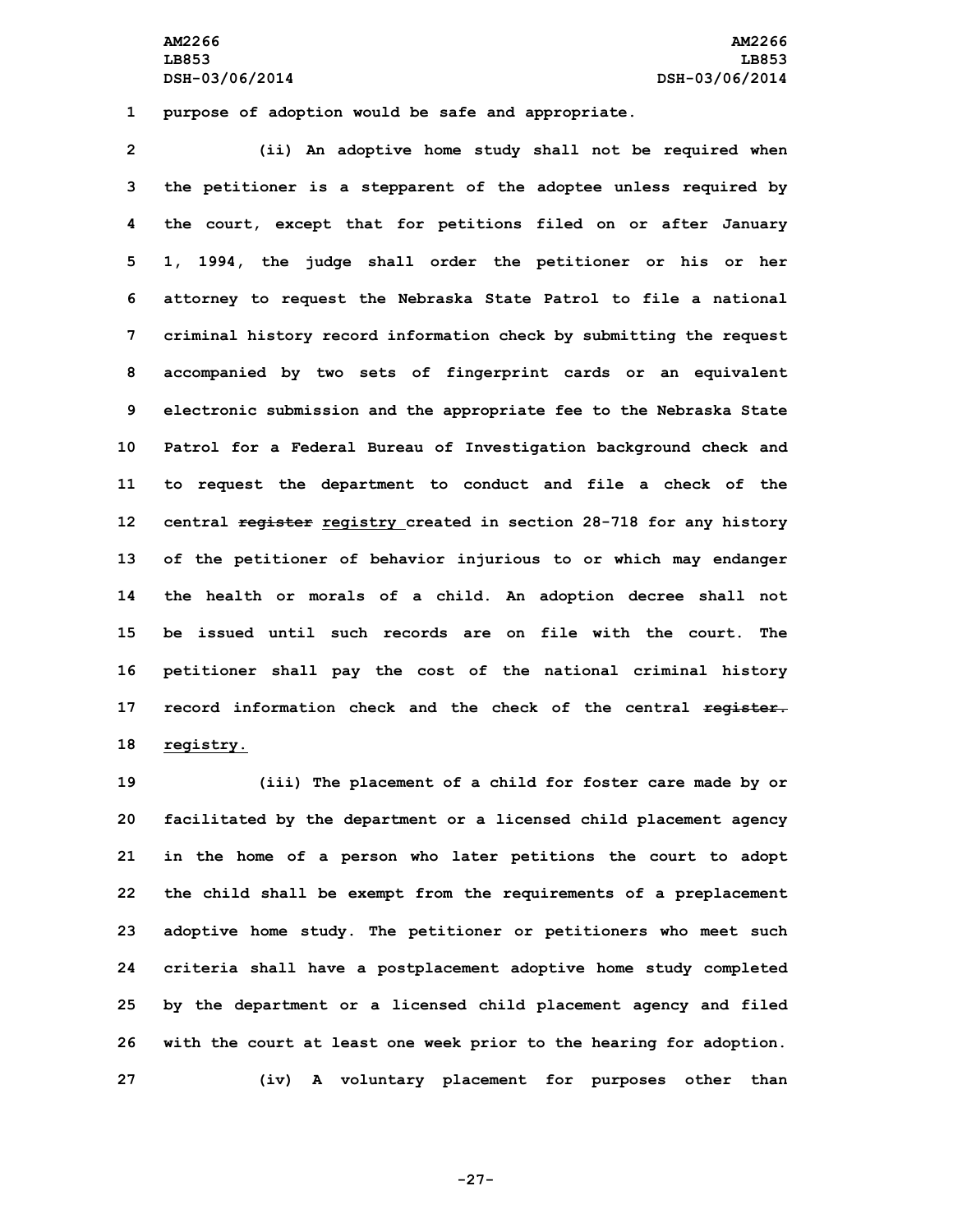**adoption made by <sup>a</sup> parent or guardian of <sup>a</sup> child without assistance from an attorney, physician, or other individual or agency which later results in <sup>a</sup> petition for the adoption of the child shall be exempt from the requirements of <sup>a</sup> preplacement adoptive home study. The petitioner or petitioners who meet such criteria shall have <sup>a</sup> postplacement adoptive home study completed by the department or <sup>a</sup> licensed child placement agency and filed with the court at least one week prior to the hearing for adoption.**

 **(v) The adoption of an adult child as provided in subsection (2) of section 43-101 shall be exempt from the requirements of an adoptive home study unless the court specifically orders otherwise. The court may order an adoptive home study, <sup>a</sup> background investigation, or both if the court determines that such would be in the best interests of the adoptive party or the person to be adopted.**

 **(vi) Any adoptive home study required by this section shall be conducted by the department or <sup>a</sup> licensed child placement agency at the expense of the petitioner or petitioners unless such expenses are waived by the department or licensed child placement agency. The department or licensed agency shall determine the fee or rate for the adoptive home study.**

 **(vii) The preplacement or postplacement adoptive home study shall be performed as prescribed in rules and regulations of the department and shall include at <sup>a</sup> minimum an examination into the facts relating to the petitioner or petitioners as may be relevant to the propriety of such adoption. Such rules and regulations shall require an adoptive home study to include <sup>a</sup>**

**-28-**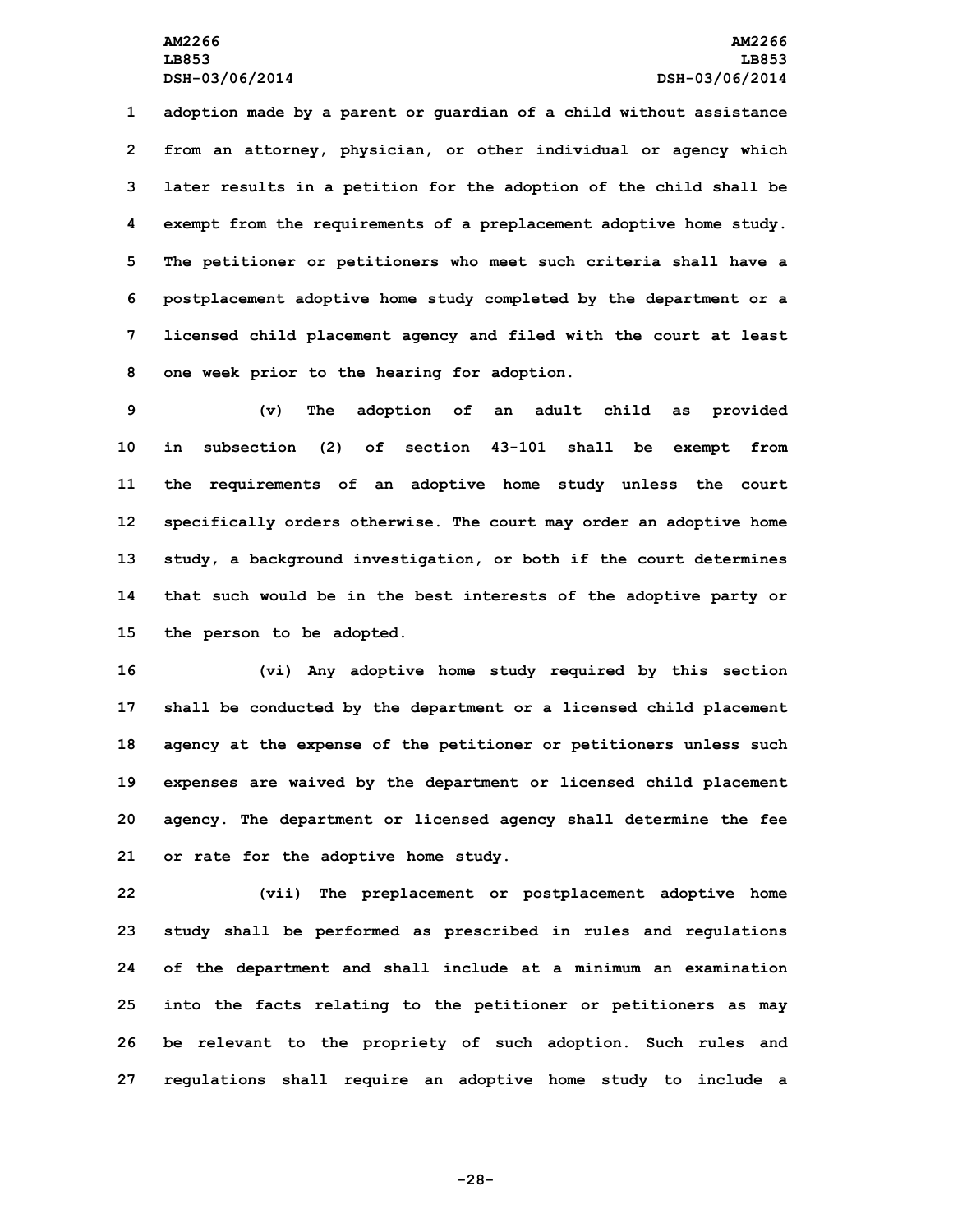**national criminal history record information check and <sup>a</sup> check of the central register registry created in section 28-718 for any history of the petitioner or petitioners of behavior injurious to or which may endanger the health or morals of <sup>a</sup> child.**

 **(2) Upon the filing of <sup>a</sup> petition for adoption, the judge shall require that <sup>a</sup> complete medical history be provided on the child, except that in the adoption of <sup>a</sup> child by <sup>a</sup> stepparent the provision of <sup>a</sup> medical history shall be discretionary. On and after August 27, 2011, the complete medical history or histories required under this subsection shall include the race, ethnicity, nationality, Indian tribe when applicable and in compliance with the Nebraska Indian Child Welfare Act, or other cultural history of both biological parents, if available. <sup>A</sup> medical history shall be provided, if available, on the biological mother and father and their biological families, including, but not limited to, siblings, parents, grandparents, aunts, and uncles, unless the child is foreign born or was abandoned. The medical history or histories shall be reported on <sup>a</sup> form provided by the department and filed along with the report of adoption as provided by section 71-626. If the medical history or histories do not accompany the report of adoption, the department shall inform the court and the State Court Administrator. The medical history or histories shall be made part of the court record. After the entry of <sup>a</sup> decree of adoption, the court shall retain <sup>a</sup> copy and forward the original medical history or histories to the department. This subsection shall only apply when the relinquishment or consent for an adoption is given on or after September 1, 1988.**

**-29-**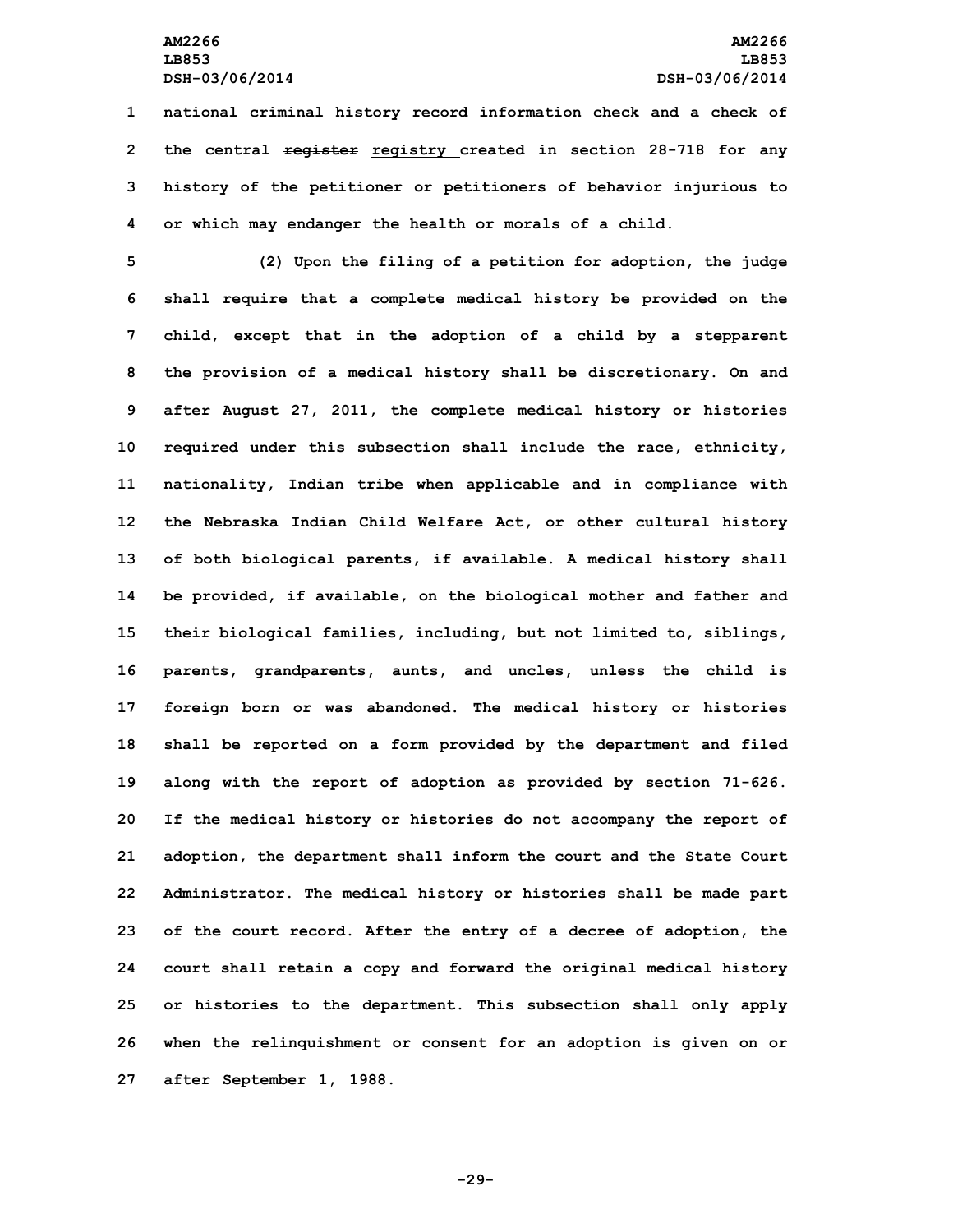## **AM2266 AM2266 LB853 LB853 DSH-03/06/2014 DSH-03/06/2014**

 **(3) After the filing of <sup>a</sup> petition for adoption and before the entry of <sup>a</sup> decree of adoption for <sup>a</sup> child who is committed to the Department of Health and Human Services, the person or persons petitioning to adopt the child shall be given the opportunity to read the case file on the child maintained by the department or its duly authorized agent. The department shall not include in the case file to be read any information or documents that the department determines cannot be released based upon state statute, federal statute, federal rule, or federal regulation. The department shall provide <sup>a</sup> document for such person's or persons' signatures verifying that he, she, or they have been given an opportunity to read the case file and are aware that he, she, or they can review the child's file at any time following finalization of the adoption upon making <sup>a</sup> written request to the department. The department shall file such document with the court prior to the entry of <sup>a</sup> decree of adoption in the case.**

**17 Sec. 20. Section 43-146.17, Reissue Revised Statutes of 18 Nebraska, is amended to read:**

 **43-146.17 (1) Notwithstanding sections 43-119 to 43-146.16 and except as otherwise provided in this section, an heir twenty-one years of age or older of an adopted person shall have access to all information on file at the Department of Health and Human Services related to such adopted person, including information contained in the original birth certificate of the adopted person, if: (a)(i) The adopted person is deceased, (ii) both biological parents of the adopted person are deceased or, if only one biological parent is known, such parent is deceased,**

**-30-**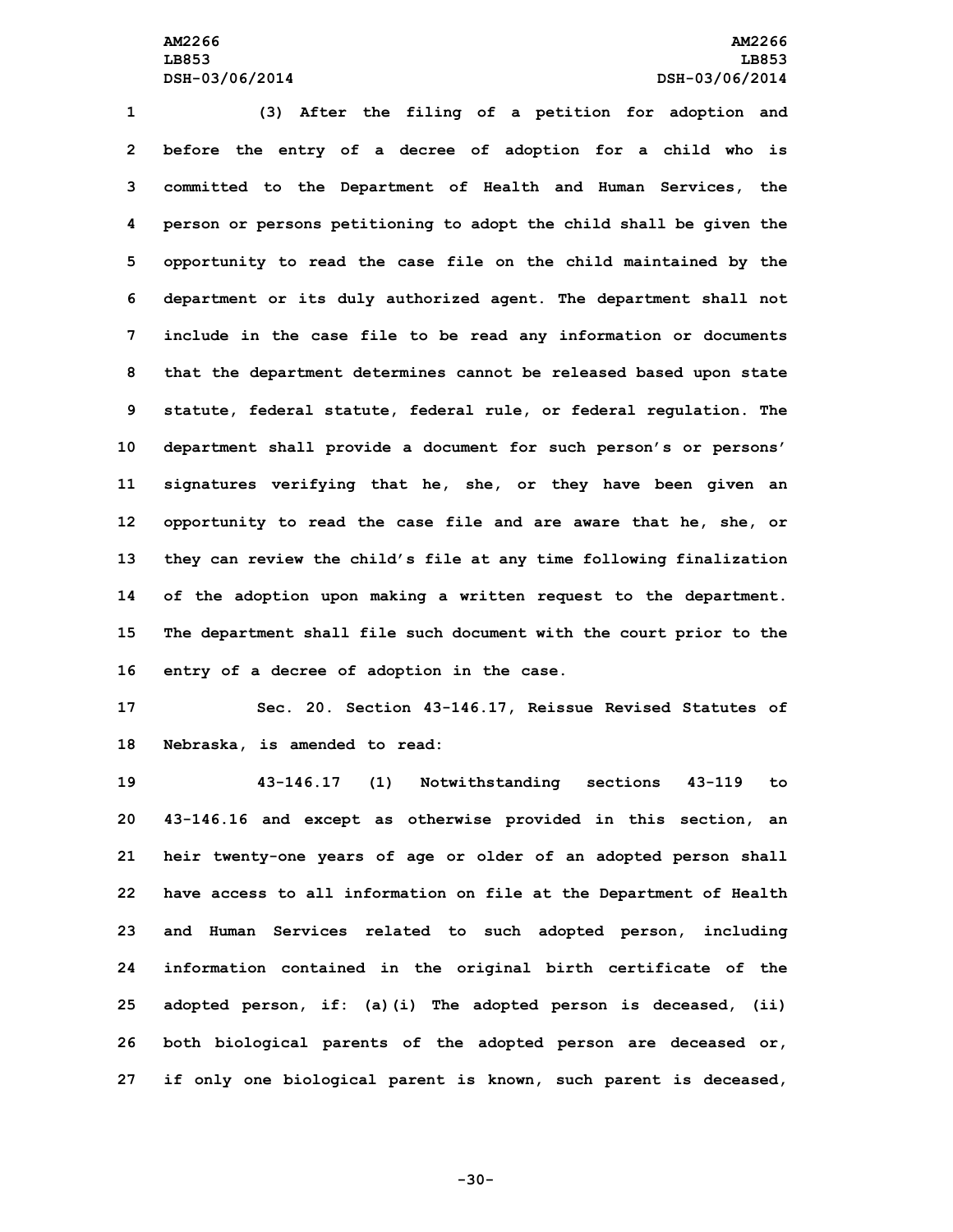**and (iii) each spouse of the biological parent or parents of the adopted person, if any, is deceased, if such spouse is not <sup>a</sup> biological parent; or (b) at least one hundred years has passed since the birth of the adopted person.**

 **(2) The following information relating to an adopted person shall not be released to the heir of such person under this section: (a) Tests conducted for the human immunodeficiency virus or acquired immunodeficiency syndrome; (b) the revocation of <sup>a</sup> license to practice medicine in the State of Nebraska; (c) child protective services reports or records; (d) adult protective services reports or records; (e) information from the central register registry of child protection cases and the Adult Protective Services Central Registry; or (f) law enforcement investigative reports.**

 **(3) The department shall provide <sup>a</sup> form that an heir of an adopted person may use to request information under this section. The department may charge <sup>a</sup> reasonable fee in an amount established by rules and regulations of the department to recover expenses incurred by the department in carrying out this section. Such fee may be waived if the requesting party shows that the fee would work an undue financial hardship on the party. When any information is provided to an heir of an adopted person under this section, the disclosure of such information shall be recorded in the records of the adopted person, including the nature of the information disclosed, to whom the information was disclosed, and the date of the disclosure.**

**27 (4) For purposes of this section, an heir of an adopted**

**-31-**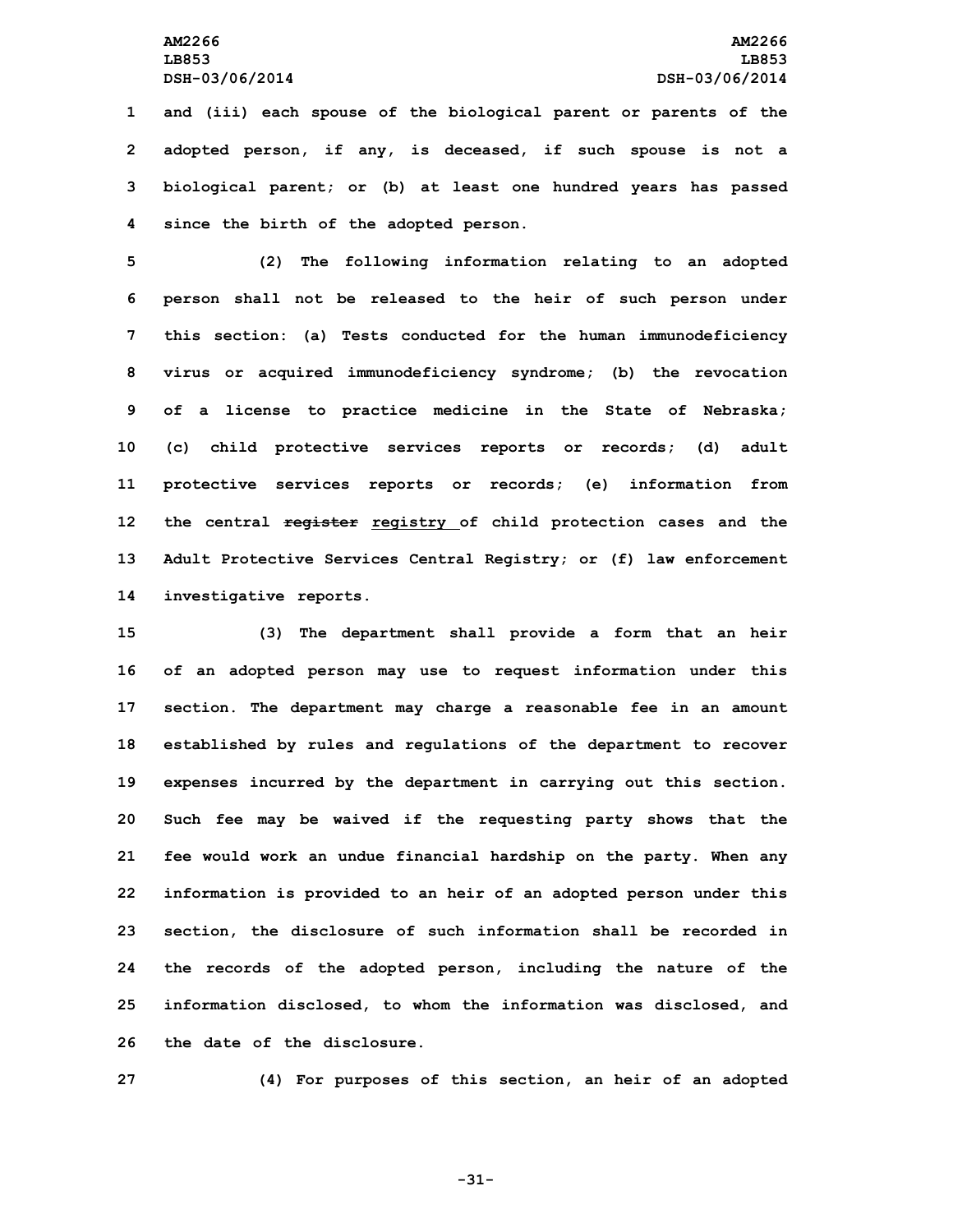**person means <sup>a</sup> direct biological descendent of such adopted person. (5) The department may adopt and promulgate rules and regulations to carry out this section. Sec. 25. Section 43-2932, Reissue Revised Statutes of Nebraska, is amended to read: 43-2932 (1) When the court is required to develop <sup>a</sup> parenting plan: (a) If <sup>a</sup> preponderance of the evidence demonstrates, the court shall determine whether <sup>a</sup> parent who would otherwise be allocated custody, parenting time, visitation, or other access to the child under <sup>a</sup> parenting plan: (i) Has committed child abuse or neglect; (ii) Has committed child abandonment under section 14 28-705; (iii) Has committed domestic intimate partner abuse; or (iv) Has interfered persistently with the other parent's access to the child, except in the case of actions taken for the purpose of protecting the safety of the child or the interfering parent or another family member, pending adjudication of the facts underlying that belief; and (b) If <sup>a</sup> parent is found to have engaged in any activity specified by subdivision (1)(a) of this section, limits shall be imposed that are reasonably calculated to protect the child or child's parent from harm. The limitations may include, but are not**

**25 limited to:**

**26 (i) An adjustment of the custody of the child, including 27 the allocation of sole legal custody or physical custody to one**

**-32-**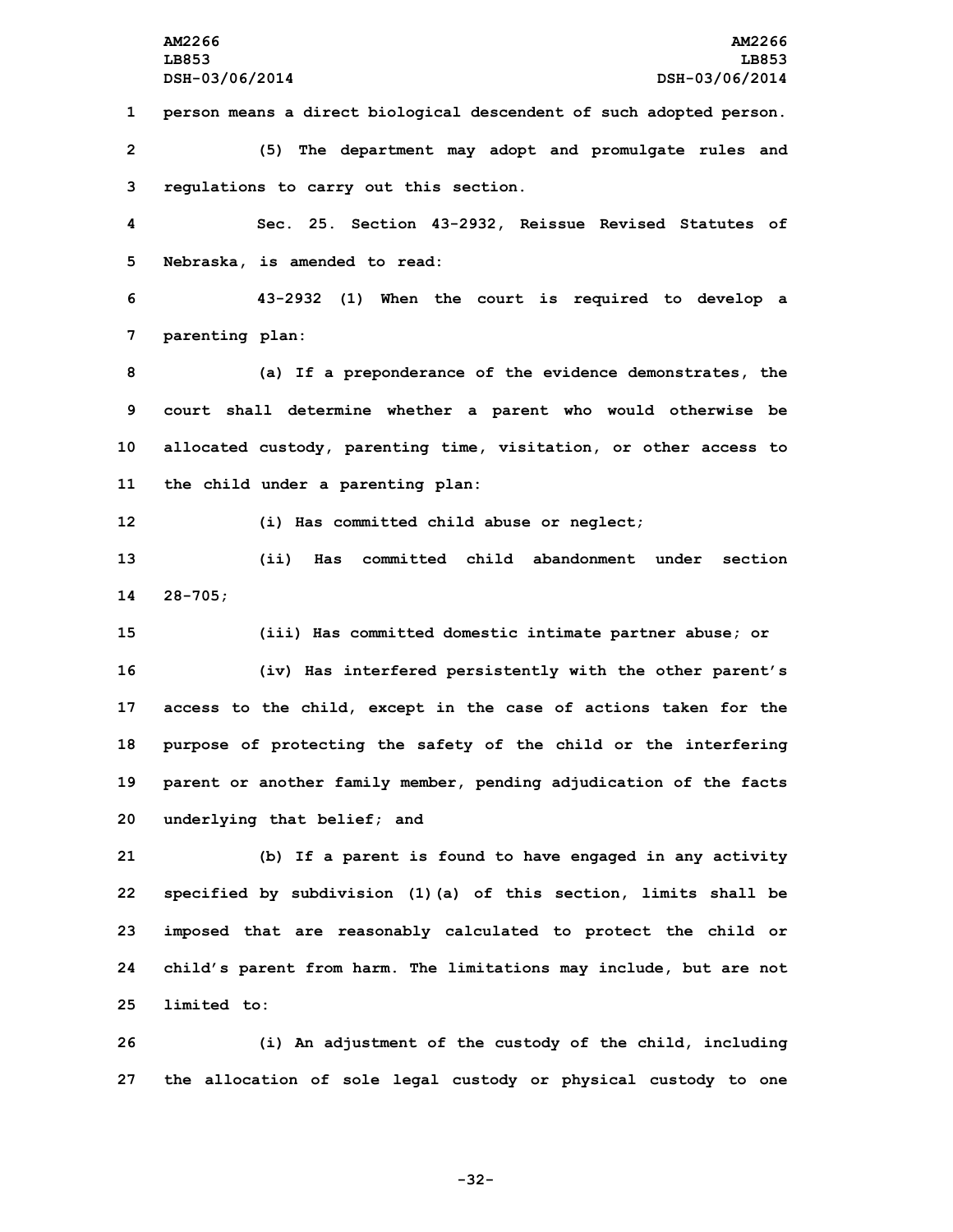**1 parent;**

**2 (ii) Supervision of the parenting time, visitation, or 3 other access between <sup>a</sup> parent and the child;**

**4 (iii) Exchange of the child between parents through an 5 intermediary or in <sup>a</sup> protected setting;**

**6 (iv) Restraints on the parent from communication with or 7 proximity to the other parent or the child;**

 **(v) <sup>A</sup> requirement that the parent abstain from possession or consumption of alcohol or nonprescribed drugs while exercising custodial responsibility and in <sup>a</sup> prescribed period immediately preceding such exercise;**

**12 (vi) Denial of overnight physical custodial parenting 13 time;**

**14 (vii) Restrictions on the presence of specific persons 15 while the parent is with the child;**

 **(viii) <sup>A</sup> requirement that the parent post <sup>a</sup> bond to secure return of the child following <sup>a</sup> period in which the parent is exercising physical custodial parenting time or to secure other performance required by the court; or**

**20 (ix) Any other constraints or conditions deemed necessary 21 to provide for the safety of the child, <sup>a</sup> child's parent, or any 22 person whose safety immediately affects the child's welfare.**

 **(2) A court determination under this section shall not be considered <sup>a</sup> report for purposes of inclusion in the central register registry of child protection cases pursuant to the Child Protection and Family Safety Act.**

**27 (3) If <sup>a</sup> parent is found to have engaged in any activity**

**-33-**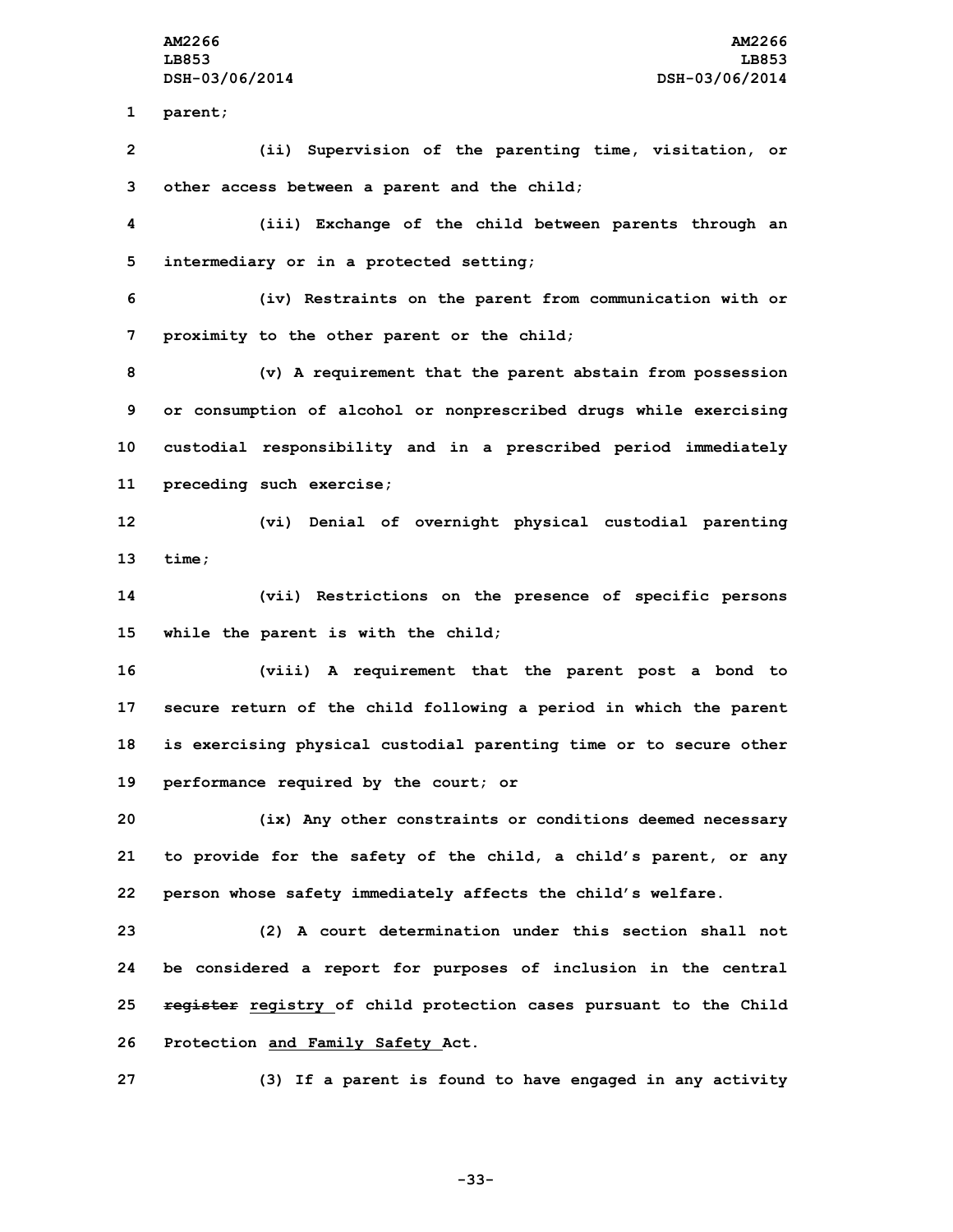**specified in subsection (1) of this section, the court shall not order legal or physical custody to be given to that parent without making special written findings that the child and other parent can be adequately protected from harm by such limits as it may impose under such subsection. The parent found to have engaged in the behavior specified in subsection (1) of this section has the burden of proving that legal or physical custody, parenting time, visitation, or other access to that parent will not endanger the child or the other parent.**

**10 Sec. 26. Section 43-3709, Reissue Revised Statutes of 11 Nebraska, is amended to read:**

**12 43-3709 (1) The minimum qualifications for any 13 prospective court appointed special advocate volunteer are that he 14 or she shall:**

**15 (a) Be at least twenty-one years of age or older and have 16 demonstrated an interest in children and their welfare;**

**17 (b) Be willing to commit to the court for <sup>a</sup> minimum of 18 one year of service to <sup>a</sup> child;**

**19 (c) Complete an application, including providing 20 background information required pursuant to subsection (2) of this 21 section;**

**22 (d) Participate in <sup>a</sup> screening interview; and**

**23 (e) Participate in the training required pursuant to 24 section 43-3708.**

**25 (2) As required background screening, the program 26 director shall obtain the following information regarding <sup>a</sup> 27 volunteer applicant:**

**-34-**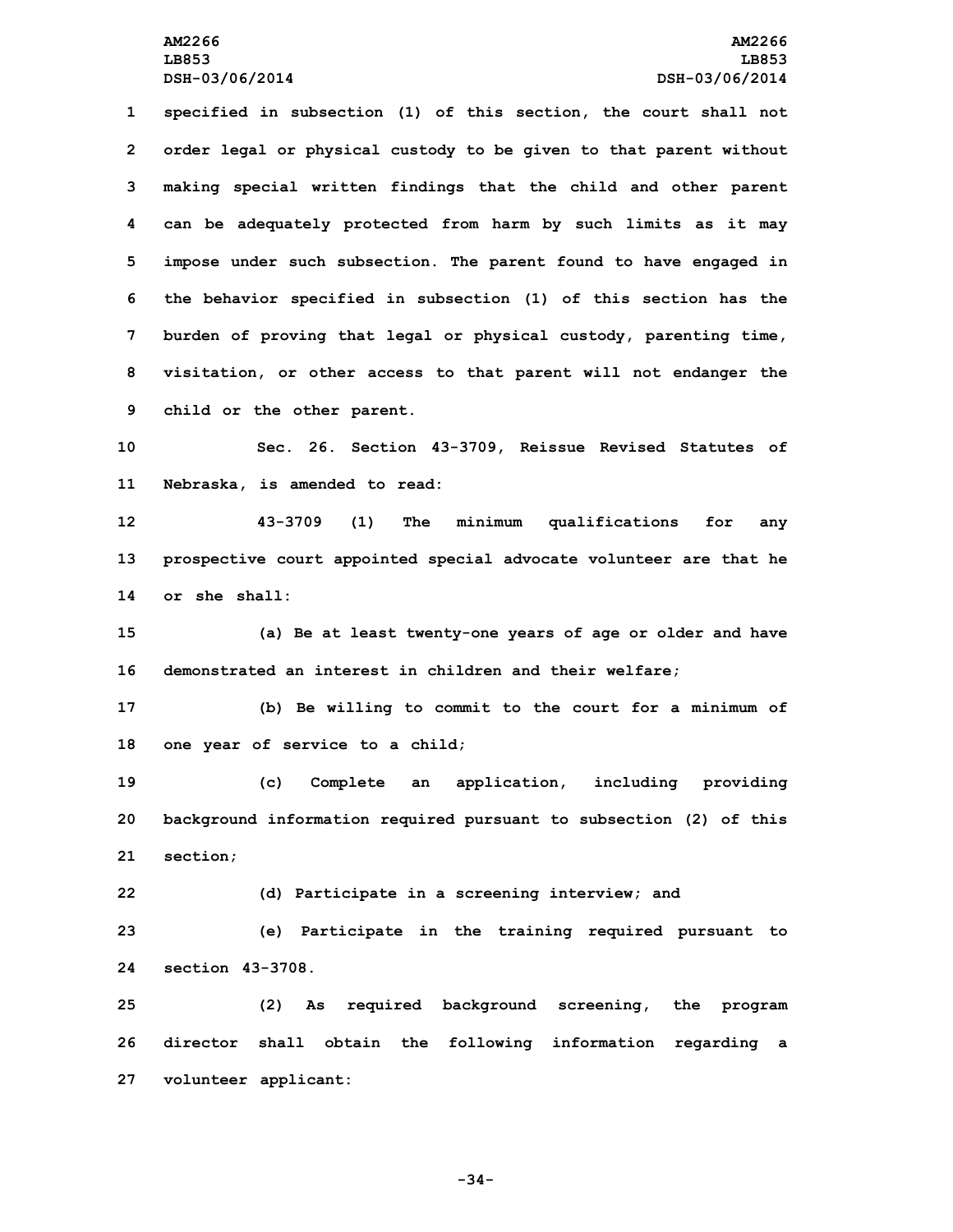**(a) <sup>A</sup> check of the applicant's criminal history record information maintained by the Identification Division of the Federal Bureau of Investigation through the Nebraska State Patrol; (b) A check of his or her record with the central register registry of child protection cases maintained under section 28-718; (c) <sup>A</sup> check of his or her driving record; and (d) At least three references who will attest to the applicant's character, judgment, and suitability for the position of <sup>a</sup> court appointed special advocate volunteer. (3) If the applicant has lived in Nebraska for less than twelve months, the program director shall obtain the records required in subdivisions (2)(a) through (2)(c) of this section from all other jurisdictions in which the applicant has lived during the preceding year. Sec. 27. Section 43-4318, Revised Statutes Cumulative Supplement, 2012, is amended to read: 43-4318 (1) The office shall investigate: (a) Allegations or incidents of possible misconduct, misfeasance, malfeasance, or violations of statutes or of rules or regulations of the department by an employee of or person under contract with the department, <sup>a</sup> private agency, <sup>a</sup> licensed child care facility, <sup>a</sup> foster parent, or any other provider of child welfare services or which may provide <sup>a</sup> basis for discipline pursuant to the Uniform Credentialing Act; and**

**26 (b) Death or serious injury in foster homes, private 27 agencies, child care facilities, and other programs and facilities**

**-35-**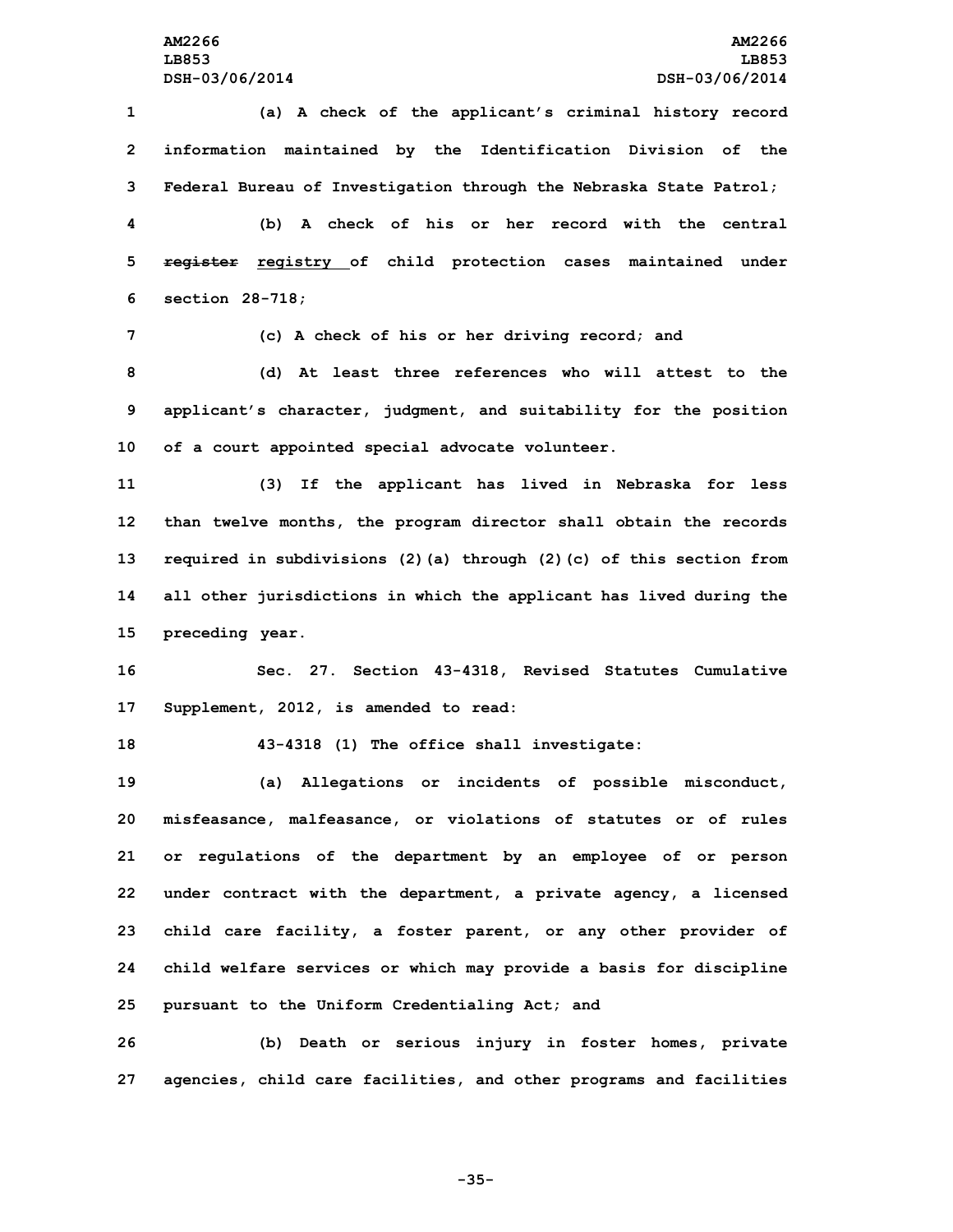**licensed by or under contract with the department and death or serious injury in any case in which services are provided by the department to <sup>a</sup> child or his or her parents or any case involving an investigation under the Child Protection and Family Safety Act, which case has been open for one year or less. The department shall report all cases of death or serious injury of <sup>a</sup> child in <sup>a</sup> foster home, private agency, child care facility or program, or other program or facility licensed by the department to the Inspector General as soon as reasonably possible after the department learns of such death or serious injury. For purposes of this subdivision, serious injury means an injury or illness caused by suspected abuse, neglect, or maltreatment which leaves <sup>a</sup> child in critical or serious condition.**

 **(2) Any investigation conducted by the Inspector General shall be independent of and separate from an investigation pursuant to the Child Protection and Family Safety Act. The Inspector General and his or her staff are subject to the reporting requirements of the Child Protection and Family Safety Act.**

 **(3) Notwithstanding the fact that <sup>a</sup> criminal investigation, <sup>a</sup> criminal prosecution, or both are in progress, all law enforcement agencies and prosecuting attorneys shall cooperate with any investigation conducted by the Inspector General and shall, immediately upon request by the Inspector General, provide the Inspector General with copies of all law enforcement reports which are relevant to the Inspector General's investigation. All law enforcement reports which have been provided to the Inspector General pursuant to this section are not public records for**

**-36-**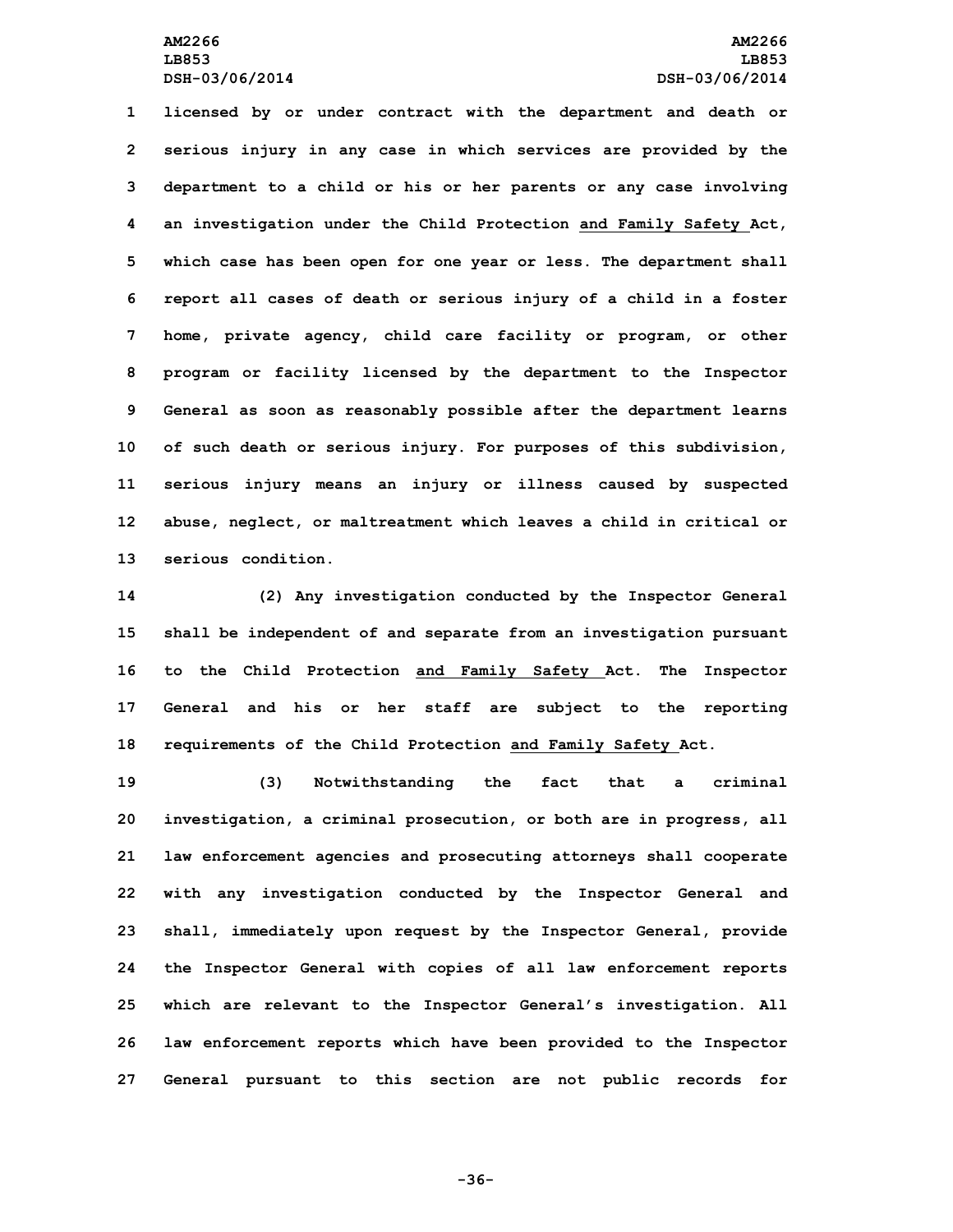**purposes of sections 84-712 to 84-712.09 and shall not be subject to discovery by any other person or entity. Except to the extent that disclosure of information is otherwise provided for in the Office of Inspector General of Nebraska Child Welfare Act, the Inspector General shall maintain the confidentiality of all law enforcement reports received pursuant to its request under this section. Law enforcement agencies and prosecuting attorneys shall, when requested by the Inspector General, collaborate with the Inspector General regarding all other information relevant to the Inspector General's investigation. If the Inspector General in conjunction with the Public Counsel determines it appropriate, the Inspector General may, when requested to do so by <sup>a</sup> law enforcement agency or prosecuting attorney, suspend an investigation by the office until <sup>a</sup> criminal investigation or prosecution is completed or has proceeded to <sup>a</sup> point that, in the judgment of the Inspector General, reinstatement of the Inspector General's investigation will not impede or infringe upon the criminal investigation or prosecution. Under no circumstance shall the Inspector General interview any minor who has already been interviewed by <sup>a</sup> law enforcement agency, personnel of the Division of Children and Family Services of the department, or staff of <sup>a</sup> child advocacy center in connection with <sup>a</sup> relevant ongoing investigation of <sup>a</sup> law enforcement agency.**

**24 Sec. 28. Section 43-4331, Revised Statutes Supplement, 25 2013, is amended to read:**

**26 43-4331 On or before September 15 of each year, 27 the Inspector General shall provide to the Health and Human**

**-37-**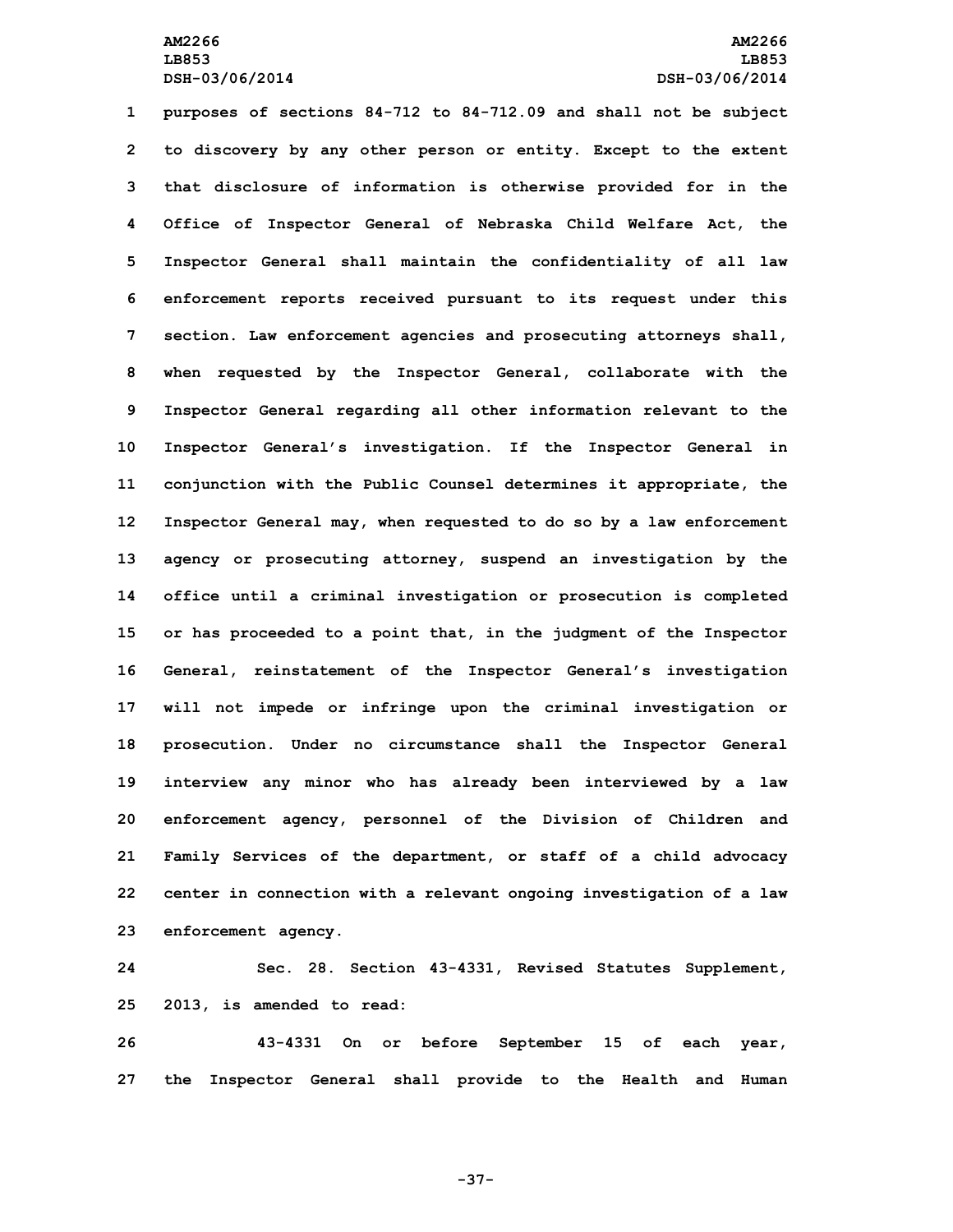**Services Committee of the Legislature and the Governor <sup>a</sup> summary of reports and investigations made under the Office of Inspector General of Nebraska Child Welfare Act for the preceding year. The summary provided to the committee shall be provided electronically. The summaries shall detail recommendations and the status of implementation of recommendations and may also include recommendations to the committee regarding issues discovered through investigation, audits, inspections, and reviews by the office that will increase accountability and legislative oversight of the Nebraska child welfare system, improve operations of the department and the Nebraska child welfare system, or deter and identify fraud, abuse, and illegal acts. Such summary shall include summaries of alternative response cases under alternative response demonstration projects implemented in accordance with sections 2 to 4 of this act reviewed by the Inspector General. The summaries shall not contain any confidential or identifying information concerning the subjects of the reports and investigations.**

**18 Sec. 44. Section 71-6039.01, Reissue Revised Statutes of 19 Nebraska, is amended to read:**

**20 71-6039.01 No person shall act as <sup>a</sup> paid dining assistant 21 in <sup>a</sup> nursing home unless such person:**

**22 (1) Is at least sixteen years of age;**

**23 (2) Is able to speak and understand the English language 24 or <sup>a</sup> language understood by the nursing home resident being fed by 25 such person;**

**26 (3) Has successfully completed at least eight hours 27 of training as prescribed by the department for paid dining**

**-38-**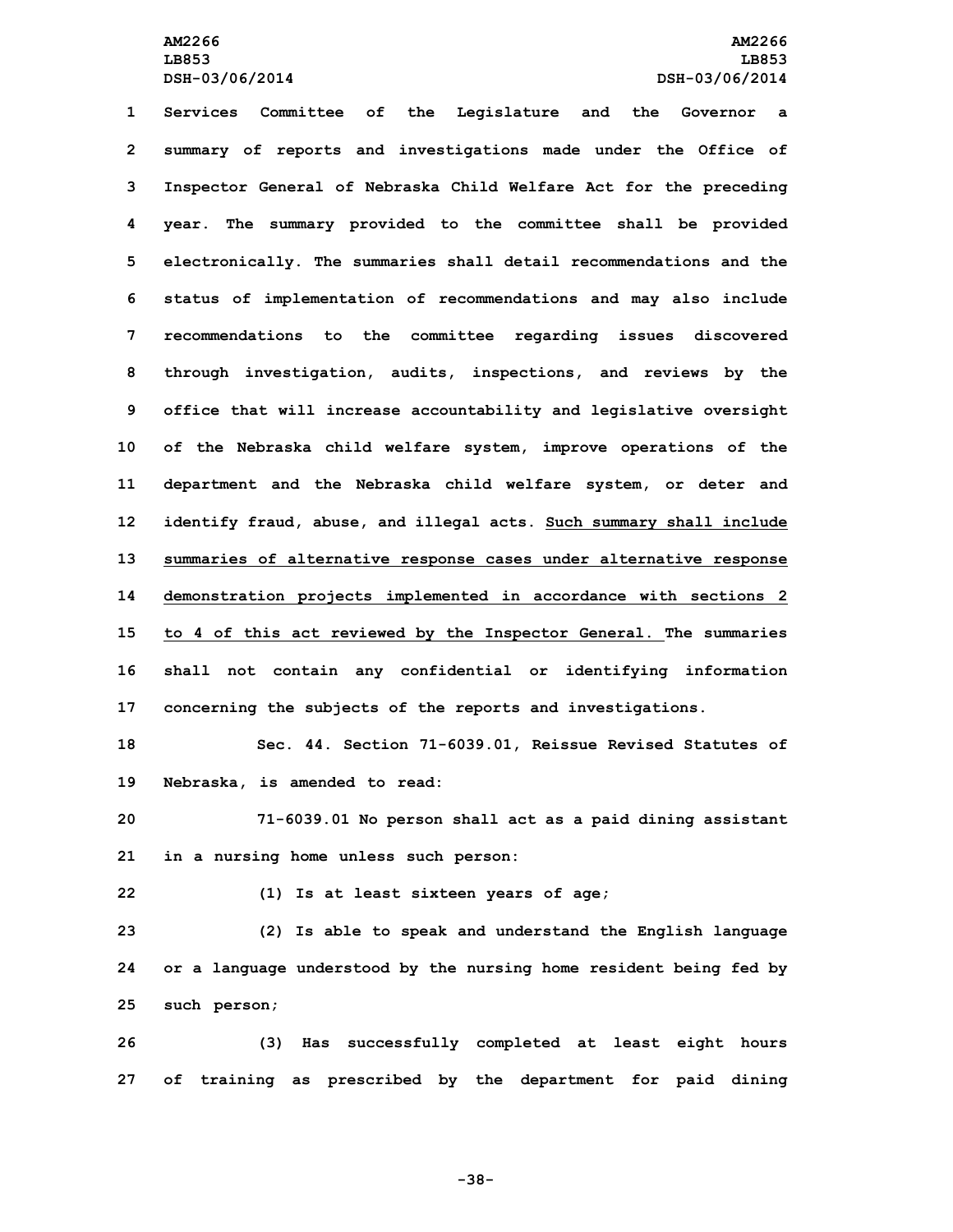**AM2266 AM2266 LB853 LB853 DSH-03/06/2014 DSH-03/06/2014**

**1 assistants;**

**2 (4) Has no adverse findings on the Nurse Aide Registry or 3 the Adult Protective Services Central Registry; and**

 **(5) Has no adverse findings on the central register registry created in section 28-718 if the nursing home which employs such person as <sup>a</sup> paid dining assistant has at any one time more than one resident under the age of nineteen years.**

**8 Sec. 45. Section 71-6039.05, Reissue Revised Statutes of 9 Nebraska, is amended to read:**

 **71-6039.05 Each nursing home shall maintain (1) <sup>a</sup> record of all paid dining assistants employed by such facility, (2) verification of successful completion of <sup>a</sup> training course for each paid dining assistant, and (3) verification that the facility has made checks with the Nurse Aide Registry, the Adult Protective Services Central Registry, and the central register registry created in section 28-718, if applicable under section 71-6039.01, with respect to each paid dining assistant.**

**18 Sec. 46. Section 71-6502, Reissue Revised Statutes of 19 Nebraska, is amended to read:**

**20 71-6502 An in-home personal services worker:**

**21 (1) Shall be at least eighteen years of age;**

**22 (2) Shall have good moral character;**

 **(3) Shall not have been convicted of <sup>a</sup> crime under the laws of Nebraska or another jurisdiction, the penalty for which is imprisonment for <sup>a</sup> period of more than one year and which crime is rationally related to the person's fitness or capacity to act as an in-home personal services worker;**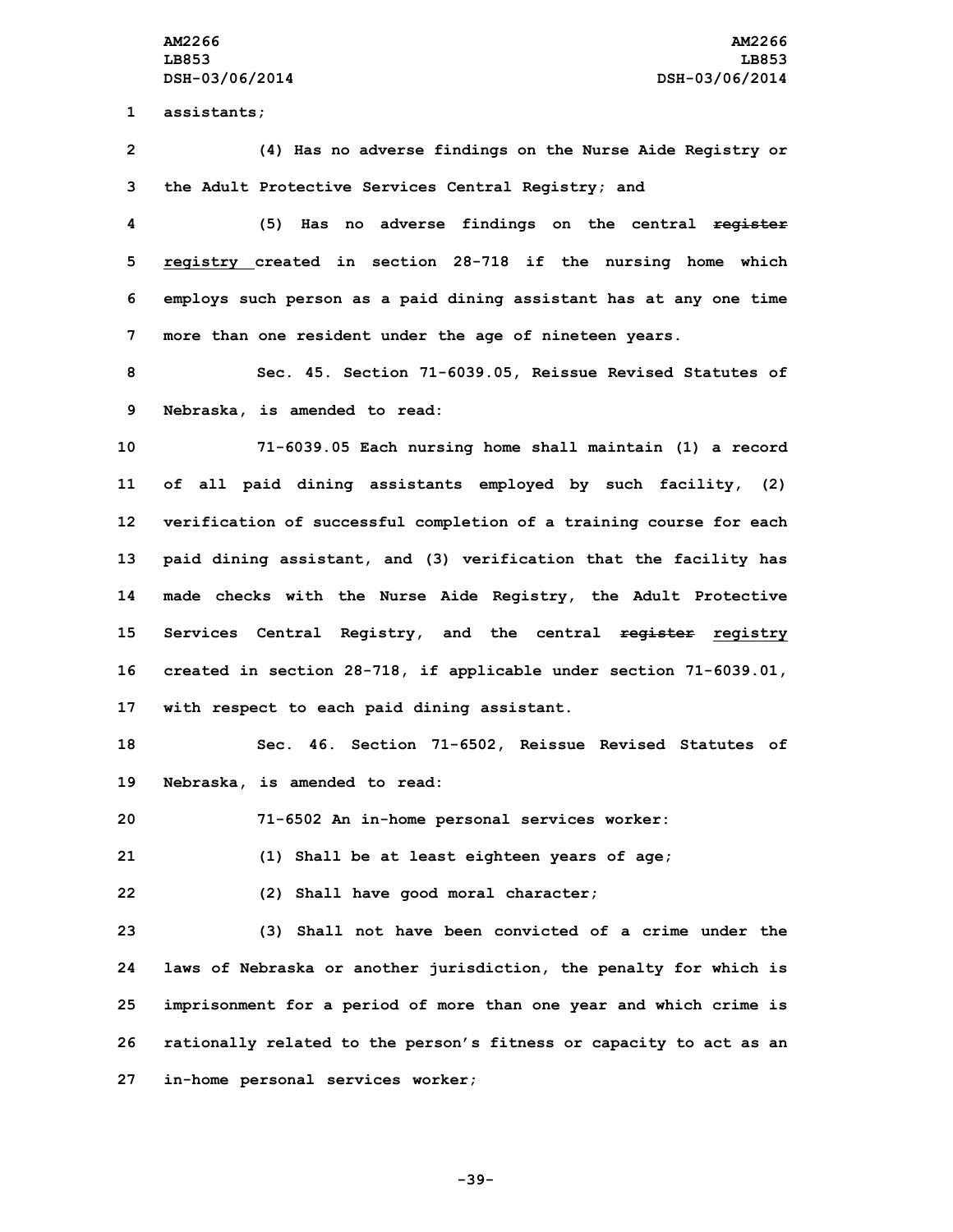**(4) Shall have no adverse findings on the Adult Protective Services Central Registry, the central register registry created in section 28-718, the Medication Aide Registry, the Nurse Aide Registry, or the central registry maintained by the sex offender registration and community notification division of the Nebraska State Patrol pursuant to section 29-4004;**

**7 (5) Shall be able to speak and understand the English 8 language or the language of the person for whom he or she is 9 providing in-home personal services; and**

**10 (6) Shall have training sufficient to provide the 11 requisite level of in-home personal services offered.**

**12 Sec. 47. Section 81-3136, Revised Statutes Supplement, 13 2013, is amended to read:**

 **81-3136 (1) It is the intent of the Legislature that the alternative response to reports of child abuse or neglect model developed pursuant to subsection (2) of this section be implemented in designated sites under the Child Protection and Family Safety Act no earlier than July 2014.**

 **(2) The Department of Health and Human Services shall convene interested stakeholders and families to develop <sup>a</sup> model for alternative response to reports of child abuse or neglect under the Child Protection Act. act. The model shall include:**

**23 (a) Methodology for determining the location of sites for 24 initial implementation of alternative response;**

**25 (b) An estimate of the percentage of reports of child 26 abuse or neglect eligible for alternative response;**

**27 (c) Eligibility criteria for alternative response;**

**-40-**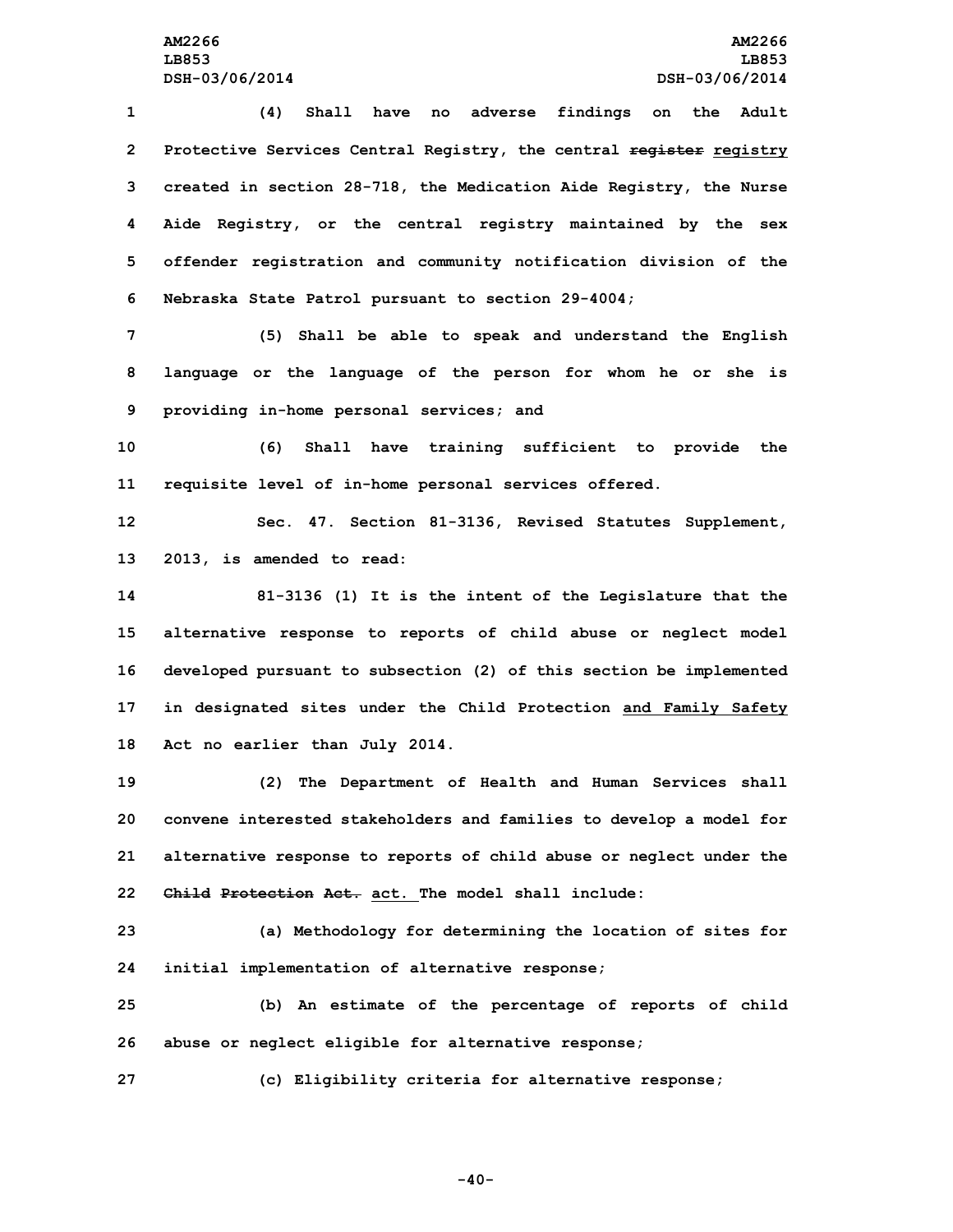**(d) The process to determine eligibility for alternative response; (e) The assessment protocol and tools to be used for alternative response; (f) The role of child abuse and neglect investigative teams and child abuse and neglect treatment teams in implementation 7 sites; (g) How, with whom, and what alternative response data will be shared; (h) The criteria and process for transition of families from an alternative response to <sup>a</sup> traditional investigation; (i) The criteria and process for families who refuse an alternative response; (j) The plan to address the continuum of services needed for families receiving an alternative response; (k) An overview of critical training elements for both staff who implement and stakeholders involved with alternative response implementation; (l) <sup>A</sup> description of the evaluation component; (m) The relationship of alternative response to Title IV-E waiver applications of the Department of Health and Human Services under the federal Social Security Act; (n) <sup>A</sup> plan to communicate and update interested stakeholders and families with regard to the alternative response planning process; (o) The identification of statutory and policy changes**

**27 necessary to implement the alternative response model, including**

**-41-**